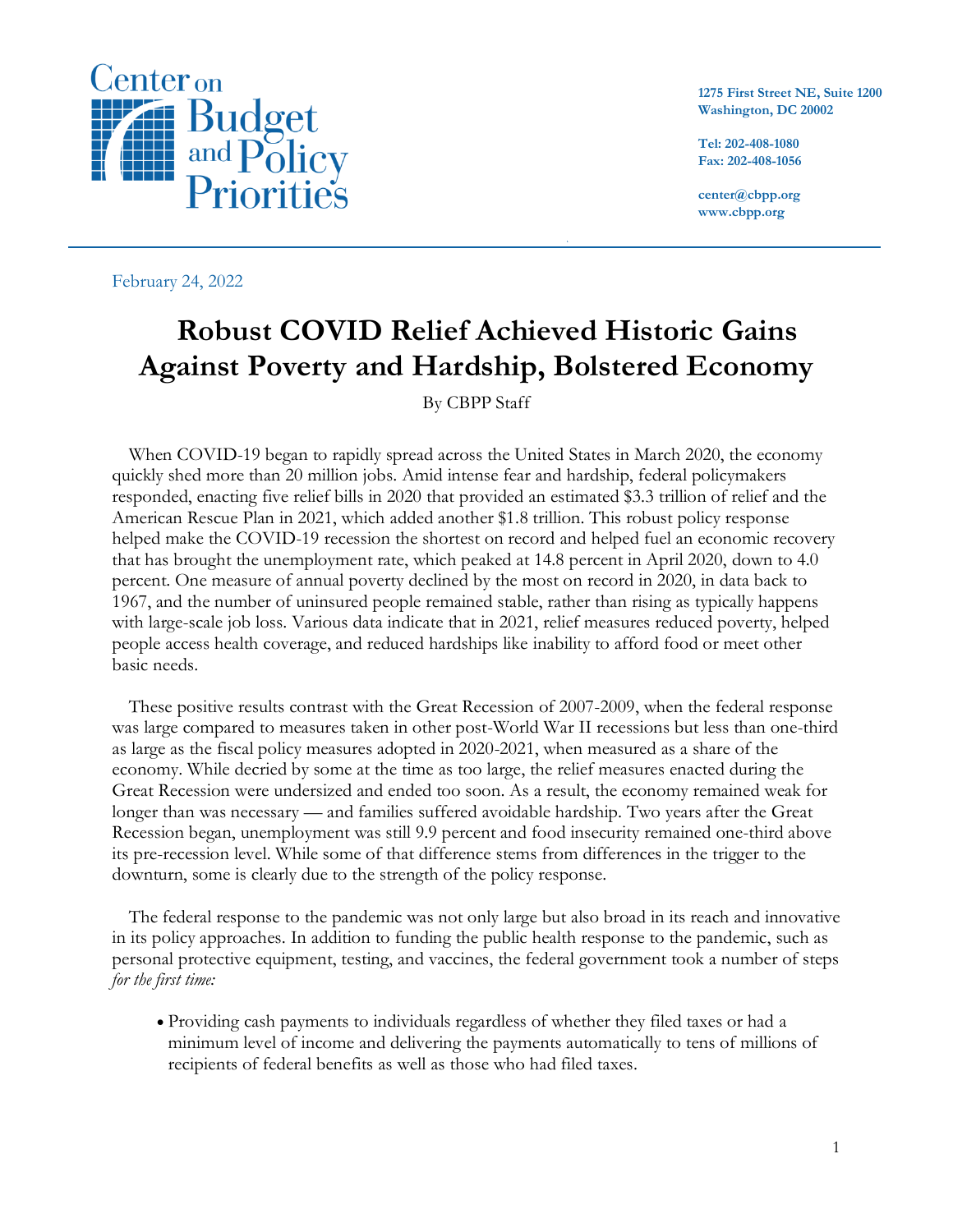- Expanding unemployment coverage to a broader group of workers, including part-time and self-employed workers, workers in the gig economy, and workers with less tenure, while also increasing the value substantially more than in the Great Recession and, as in past downturns, increasing the duration of coverage.
- Making the full Child Tax Credit available to the lowest-income children and, building on prior expansions, substantially increasing the credit amount.
- Providing uninterrupted health insurance coverage for Medicaid enrollees across all states and lowering or eliminating premiums for Affordable Care Act (ACA) marketplace enrollees.
- Enacting a national paid leave policy, albeit one with substantial gaps.
- Creating a new emergency school meal replacement program using electronic benefit cards and, building on steps taken during the Great Recession, increasing the value of SNAP and WIC benefits.
- Establishing a federal eviction prevention program and increasing rental assistance while also, as in the Great Recession, expanding funding for homelessness assistance.
- Providing resources to help shore up child care providers in light of concerns that many were going out of business, while also expanding access to child care assistance to stretched families, building on the child care assistance expansion during the Great Recession.
- Providing fiscal aid to cities, counties, and tribal governments, whose budgets have been severely challenged by the pandemic.

The federal response also included:

- Providing more substantial fiscal aid to states than in the Great Recession.
- Providing funds for states to provide emergency assistance to help families with children with very low incomes.

The large, broad, and innovative relief effort has directly strengthened the recovery and reduced hardship, the Congressional Budget Office (CBO) and other independent analysts agree. International comparisons show that nations with larger fiscal responses to the pandemic, such as the U.S., have experienced stronger growth. 1 In substantial part due to federal action:

- The recession lasted only two quarters, the shortest recession on record.
- The unemployment rate fell rapidly to 6.7 percent at the end of 2020 and to 4.0 percent today, only modestly above the low pre-pandemic level of 3.5 percent and much lower than at this point in the recoveries from the last three recessions.
- The number of people with annual income below the poverty line, accounting for government assistance, *fell by 8 million* in 2020, the largest amount on record in data going back to 1967. Monthly estimates showed poverty continued to decline from 2020 to 2021.
- The number of adults reporting that their household did not get enough to eat in the last seven days declined in 2021 after peaking in late 2020. A more detailed annual measure of food insecurity suggests that food hardship was largely kept in check in 2020.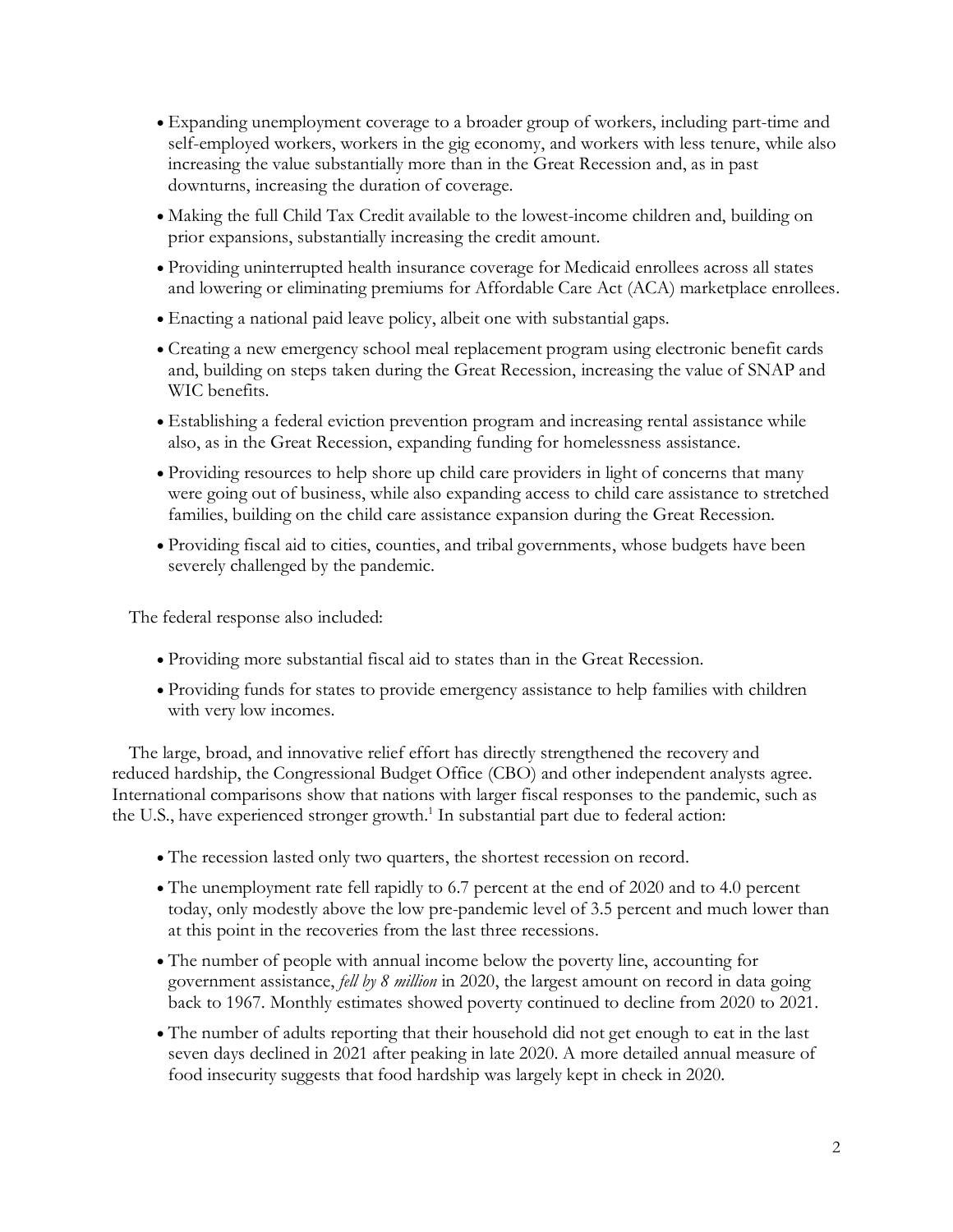- Health insurance coverage remained roughly stable even though millions of people lost employer-provided health insurance. Medicaid enrollment increased by over 12 million from February 2020 to July 2021 due to relief provisions that provided continuity of coverage, and ACA marketplace enrollment grew by more than 3 million from 2020 to 2022.
- Despite significant administrative challenges, millions of people received jobless benefits because of temporary eligibility expansions and tens of millions received increased benefits. Jobless benefits kept 5.5 million out of poverty in 2020, Census data show.
- There was no surge in evictions even though millions of people were behind on paying their rent. Over 3.2 million households received emergency rental assistance from January to November 2021 to help them with past-due and current rent bills, forestalling eviction for many.

Surveying the impacts on hardship, H. Luke Shaefer of the University of Michigan concluded, "This is the best, most successful response to an economic crisis that we have ever mounted, and it is not even close."<sup>2</sup>

The economic fallout from the pandemic was especially severe for workers in low-wage sectors of the economy, such as restaurants and hospitality, in which people of color and women are overrepresented. Black and Latino people were already more economically vulnerable due to structural racism and the history of discrimination in employment, housing, education, and other areas. This meant that many elements of the pandemic response that targeted those with the greatest need had particularly large, positive impacts on these communities.

Today there is significant focus on the recent rise in inflation, which stretches families' budgets, though rising wages, particularly at the low end of the wage scale, have helped offset some of the impacts. As discussed in more detail below, there are a number of factors driving inflation, including pandemic-related changes to the types of goods people are buying and challenges in increasing production amid an ongoing pandemic in some sectors. While high inflation has lasted longer than many analysts had predicted, the Federal Reserve has tools that it intends to use to bring it down. Lowering inflation is important, but the current strong job and economic growth have been critical to mitigating the hardship that people would have faced in the absence of a strong policy response to an unprecedented crisis.

The COVID relief effort teaches important lessons. It shows that a rapid, robust, and broadbased response can greatly speed recovery, reduce suffering, and mitigate disparities. As Mark Zandi and the economists at Moody's Analytics conclude in a new analysis, "policymakers' decisiveness in pushing forward with substantial government support has been an economic gamechanger." They estimate that, "the [U.S.] economy is currently on track to recoup all of the jobs lost during the pandemic recession by late this year. Without government support, this milestone would not have been achieved until summer 2026" and "[l]ow-wage workers, which have suffered most financially during the pandemic, would have been set back even further."<sup>3</sup>

And while the pandemic made getting help to some people more difficult, the emergency also spurred new approaches to delivery — such as online portals, increased phone and video access to services, and simplified applications — that will have lasting value for providing equitable access, even as in-person services resume.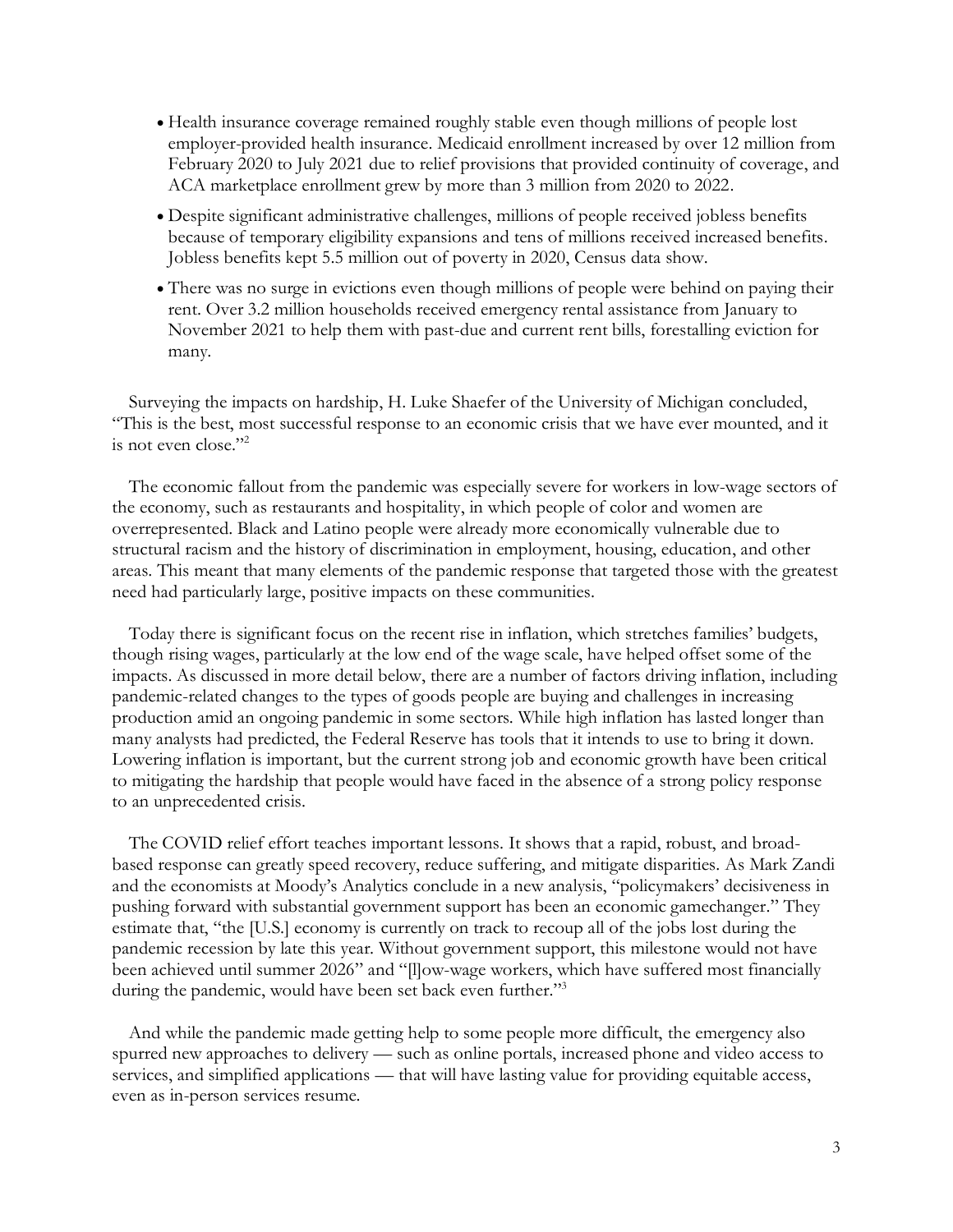Also, many temporary policy changes made during the pandemic — in the Child Tax Credit, unemployment insurance, and health and housing programs — drove gains against poverty, lack of health coverage, and hardship. The nation should learn from and build on these efforts to address economic and health insecurity — and glaring disparities in hardship and opportunity across lines of race and ethnicity — that long predate the crisis. Although not the focus of this paper, a compromise agreement on the Build Back Better legislation could build on the successes of these policies to address near-term hardship, expand access to health care, and expand opportunity. 4

## Poverty and Hardship

It is difficult to overstate the importance of federal relief policies in preventing greater hardship during the twin health and economic crises. The pandemic's unprecedented earnings declines could have triggered unprecedented suffering, as well as a more protracted downturn and longer period of high unemployment. Instead, annual poverty declined more than ever on record and most groups experienced smaller growth in food hardship in 2020 than in the previous recession, despite the economy's steeper job losses. While many families had harsh financial ups and downs due to delays and gaps in assistance and the severity of the crisis itself, relief measures reduced poverty and lifted many households' annual incomes above pre-pandemic levels.

Analysis using the Supplemental Poverty Measure (SPM) — the more comprehensive of the government's two annual poverty measures, which counts both cash and cash-like assistance in determining poverty status and has data back to 1967 — shows:<sup>5</sup>

- When government assistance is included, the number of people with annual income below the poverty line fell in 2020 by the largest amount on record: 8 million. <sup>6</sup>*Without* government assistance, the number of people in poverty would have risen in 2020 by the second-largest amount on record: 9 million.<sup>7</sup> (See Figure 1.)
- Government assistance protected those with moderate incomes as well as people below the poverty line, preventing 33 million people in 2020 from falling below a family income of  $$40,000$ , up from 14 million in 2019.<sup>8</sup>

Poverty would not have fallen in 2020 without the newly enacted policies. Income from just two programs — unemployment insurance (consisting mostly of temporary eligibility and benefit expansions) and newly enacted Economic Impact Payments (EIPs) — lifted the 2020 incomes of 17 million people above the poverty line, reducing the number of people below the poverty line by more than one-third. Families also received important added assistance from existing programs, such as traditional state unemployment insurance (UI), food and rental subsidies, tax credits, and Social Security.

Examining real-time hardship and consumer spending data, many analysts have noted the policies' powerful influence.<sup>9</sup> From August 2020 to December 2021, the share of adults in households without enough to eat in the last seven days fell a statistically significant amount on three occasions after federal aid was distributed: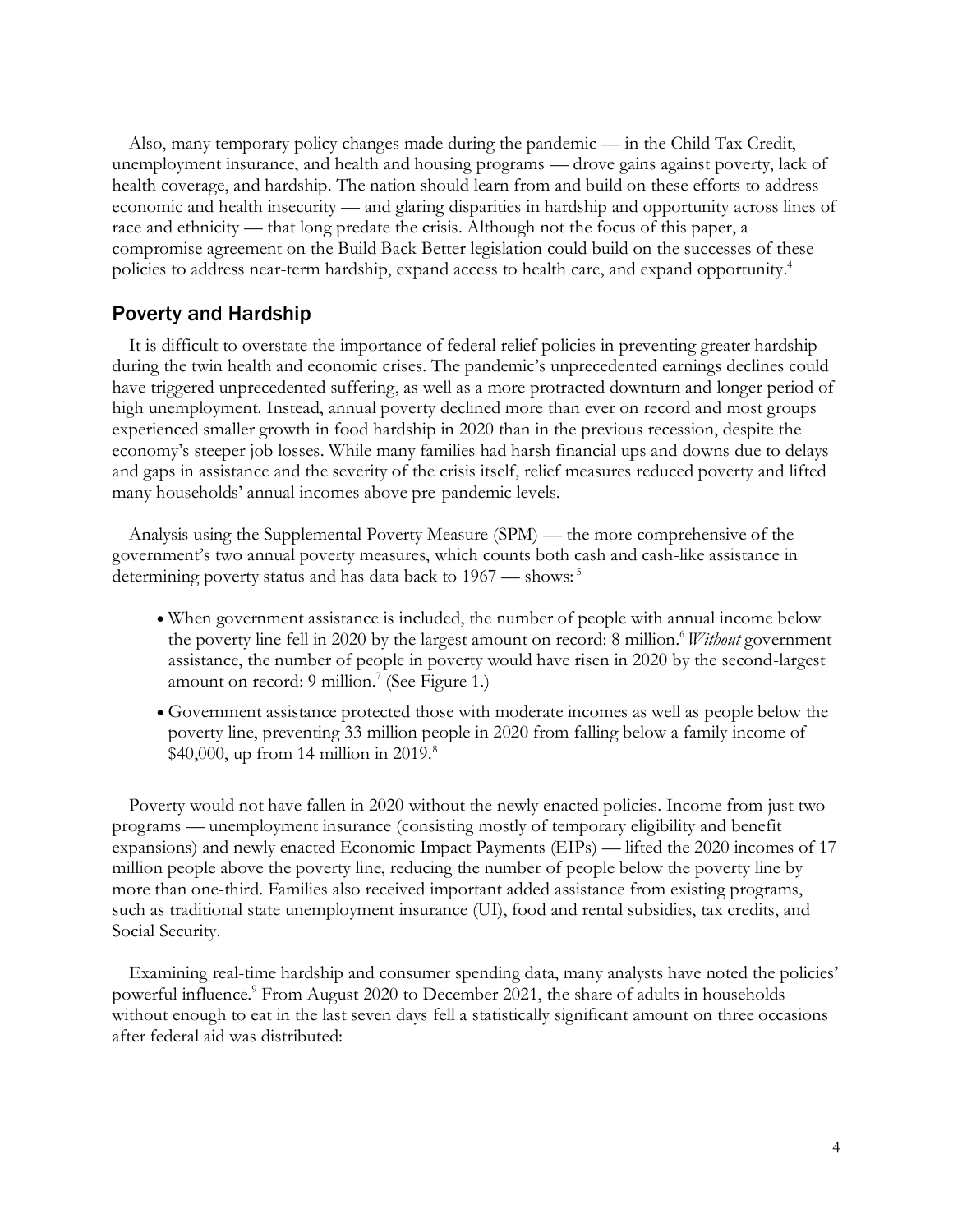- In early January 2021, after the Treasury Department delivered EIPs worth \$600 per person (starting December 29), the share of adults with children in food-insufficient homes, where someone did not have enough to eat in the past seven days, fell one-sixth.
- In late March 2021, after the Treasury Department disbursed EIPs worth \$1,400 per person (starting mid-month), food insufficiency for adults with children fell one-fourth.
- In late July 2021, after the Treasury Department made the first payment (on July 15) of the expanded Child Tax Credit worth up to \$300 a month per child and newly available to many of the lowest-income children, food insufficiency among adults with children fell onefourth.<sup>10</sup>

#### FIGURE 1

# COVID-19 Relief Achieved Historic Drop in Poverty in 2020; Without **Government Assistance, Poverty Would Have Risen Sharply**



Percentage point rise or fall in poverty rate from previous year

CENTER ON BUDGET AND POLICY PRIORITIES | CBPP.ORG

One major credit rating agency highlighted rising consumer credit scores and declines in delinquent debt in 2020 and 2021 as signs of "the overwhelming success of the fiscal support packages" in the face of large job losses.<sup>11</sup>

Although income from unemployment benefits and EIPs lowered poverty by more than one-third for all racial and ethnic groups, the effects of this decline were greatest, unsurprisingly, in the groups that experienced the highest poverty rates prior to the pandemic. In 2020, unemployment benefits and EIPs lifted more than 8 percent of Black and Latino people above the poverty line, compared to just under 4 percent of white people. Similarly, from late December 2020 to December 2021, the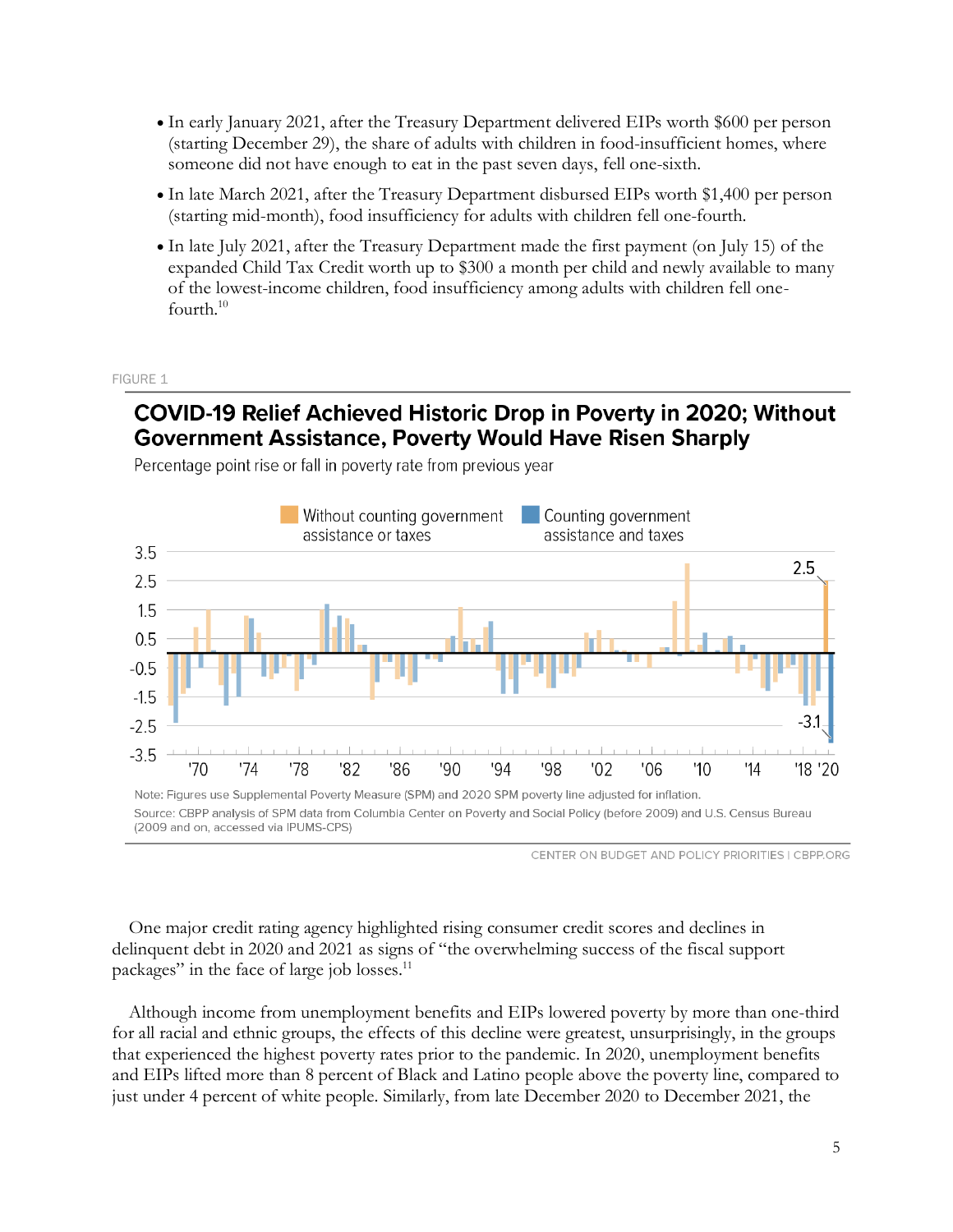share of individuals who said their household didn't have enough to eat fell 7.8 percentage points for Black adults (from 24.5 percent to 16.7 percent) and 6.0 percentage points for Hispanic adults (from 21.3 percent to 15.3 percent), compared with 3.1 percentage points for white non-Hispanic adults (from 10.1 percent to 7.0 percent).

#### Economic Impact Payments

To provide income support and shore up overall consumer demand, relief legislation in 2020 and 2021 provided three rounds of EIPs to most households, ranging from \$600 to \$1,400 per adult and \$500 to \$1,400 per child (or other dependent, in the third round). In total, the IRS issued over 480 million EIPs, with each round reaching 146 to 175 million households.<sup>12</sup> The first two rounds alone lifted 11.7 million people above the poverty line in 2020, including 3.2 million children, according to the Supplemental Poverty Measure.<sup>13</sup>

The EIPs' success in reaching those who needed help partly reflected design and implementation improvements compared to similar stimulus payments in 2008. The earlier payments went only to individuals who had filed tax returns, and only individuals with sufficient tax liability received the full amount. The EIPs were the first time the IRS provided direct cash payments to households with no minimum earnings threshold or tax filing requirement, so people with the lowest incomes were eligible for the full rebate amount. And, unlike in 2008, the Treasury Department was able to deliver benefits automatically to recipients of Social Security, Supplemental Security Income, railroad retirement, and certain veterans' benefits, rather than forcing them to file tax returns that were otherwise unnecessary. For individuals who did not file a return but were not eligible for automatic payment of EIPs, the IRS's "Non-Filer" tool provided an imperfect but simplified online form. The IRS estimates that around 8 million people claimed EIPs using the Non-Filer tool.<sup>14</sup>

Each round of relief legislation expanded eligibility to certain groups previously left out. For instance, the March 2020 CARES Act denied the EIPs to an estimated 15 million otherwise-eligible people — including around 4 million children who are U.S. citizens — if any adult listed on the household's tax return lacked a Social Security number (SSN)<sup>15</sup> and to tens of millions of dependents over age 16. Relief legislation enacted in December 2020, however, included all adults with SSNs and their children with SSNs, and the 2021 American Rescue Plan further expanded EIP eligibility to include any child in a household who has an SSN, even if neither parent does. The Rescue Plan also expanded eligibility to *all* dependents who were left out of the first two rounds of payments, including about 5 million 17- and 18-year-olds, nearly 4 million college students aged 19 to 23, about 400,000 children aged 19 and older with disabilities, and more than 5 million other adult relatives (such as elderly parents) who have little income and are claimed as tax dependents by their children or other relatives.<sup>16</sup>

There will be opportunities for improvement if policymakers issue stimulus payments in a future crisis. For instance, they could improve outreach by leveraging state agencies that administer SNAP and Medicaid, which are uniquely placed to use existing contact information to alert eligible people about payments and connect them with sign-up mechanisms or even provide payments directly. The policy is also "dialable," both in the overall level of payments it provides (to reflect economic conditions) and the degree to which it includes households that previously had higher income.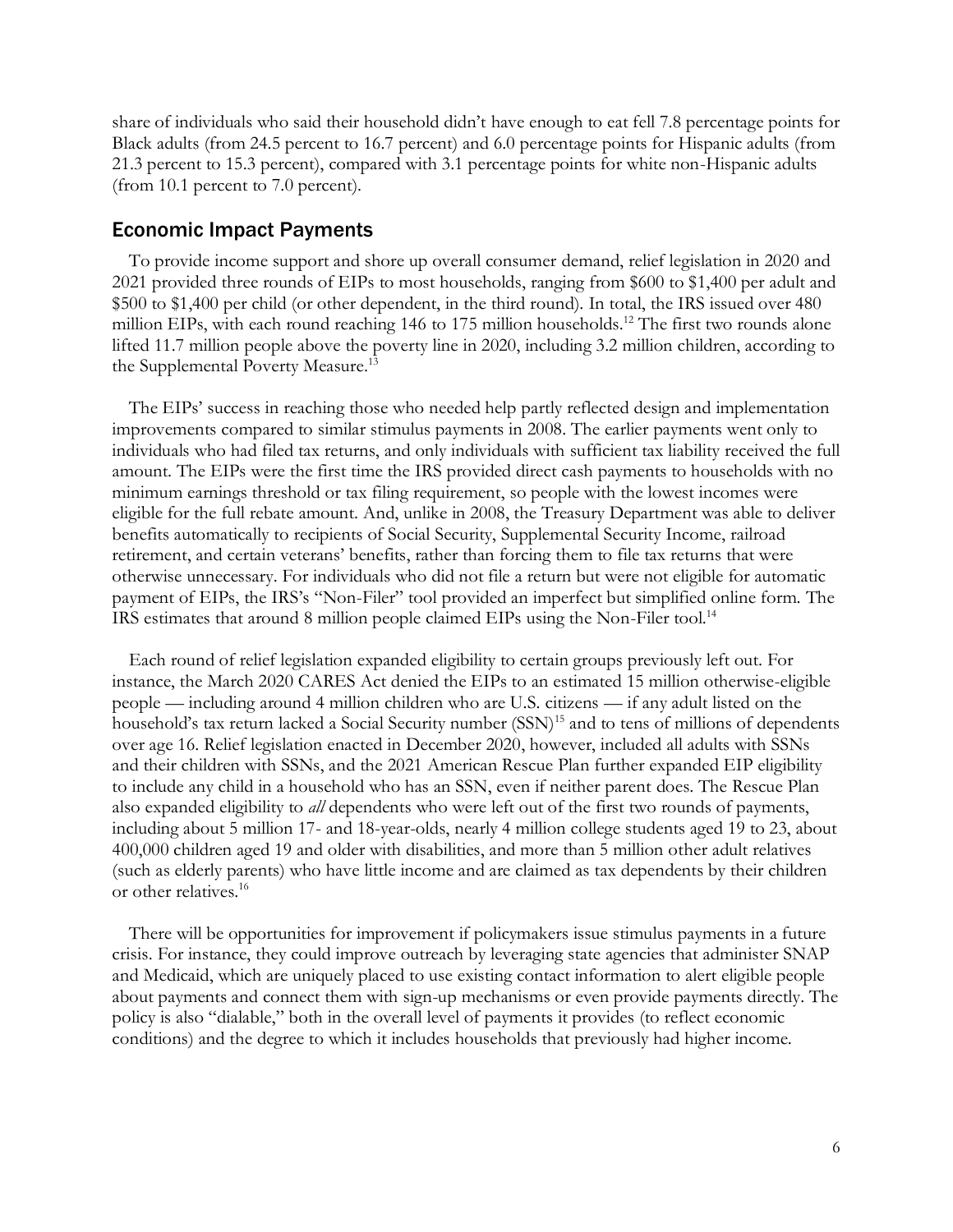#### Unemployment Insurance

As the economy was losing more than 20 million jobs and \$1.2 trillion in work-based compensation in early 2020, <sup>17</sup> Congress enacted the most ambitious temporary expansion of unemployment benefits in U.S. history. This was necessary in part because of profound weakness in the permanent unemployment insurance (UI) system. The new federal initiatives had three major elements:

- *Pandemic Unemployment Assistance (PUA),* which extended unemployment benefits to large segments of the workforce who would have been ineligible for any UI benefits at all under the standard program. These included certain low-paid workers and self-employed workers and independent contractors in the so-called "gig" economy.
- *Federal Pandemic Unemployment Compensation (FPUC),* which increased weekly benefit amounts (first by \$600 and subsequently by \$300). Regular state UI benefits replace only about 40 percent of prior wages on average, leaving many workers — especially low-paid workers with very low benefits.
- *Pandemic Emergency Unemployment Compensation (PEUC),* which provided extra weeks of benefits to people who had exhausted their regular state UI benefits and needed more time to find work.

These expansions were enormously successful in stabilizing families' finances, protecting lives by allowing those who should stay home from work given the pandemic risk to do so, and reviving the economy. Before the federal pandemic programs terminated in early September 2021, three-fourths of unemployment claims paid came from PUA or PEUC rather than regular state benefits.<sup>18</sup> More than 1 out of every 4 workers relied on unemployment benefits at some point during the first year of the pandemic, according to a Century Foundation analysis.<sup>19</sup>

Pandemic unemployment programs reduced the number of COVID deaths by about 27,000 between April and December 2020 by enabling workers to avoid on-the-job infection, according to the Federal Reserve Bank of Atlanta.<sup>20</sup> Unemployment programs as a whole protected 5.5 million people from falling into poverty in 2020, with an especially notable poverty-reducing impact for people of color.<sup>21</sup> Also, CBO and other analysts have highlighted the contribution of unemployment benefits to increasing GDP.<sup>22</sup> And an analysis from JPMorgan Chase concluded that the unemployment expansion "has not only helped unemployed households to smooth consumption but also helped to stabilize aggregate demand," noting large differences in spending levels between unemployed workers who received unemployment benefits in a timely way and those whose benefits were delayed. 23

Workers of color are disproportionately excluded from regular unemployment benefits because they are more likely to work in low-wage or part-time jobs — positions that too often mean workers don't meet state eligibility requirements — or work in independent contractor positions, which are excluded entirely from the regular UI system. And workers of color are more likely to live in states with the most limited access to UI benefits.

Women also face barriers to UI coverage because they disproportionately work in low-wage and part-time jobs and are more likely to have to leave jobs for family reasons, reasons that often exclude workers from jobless benefit eligibility.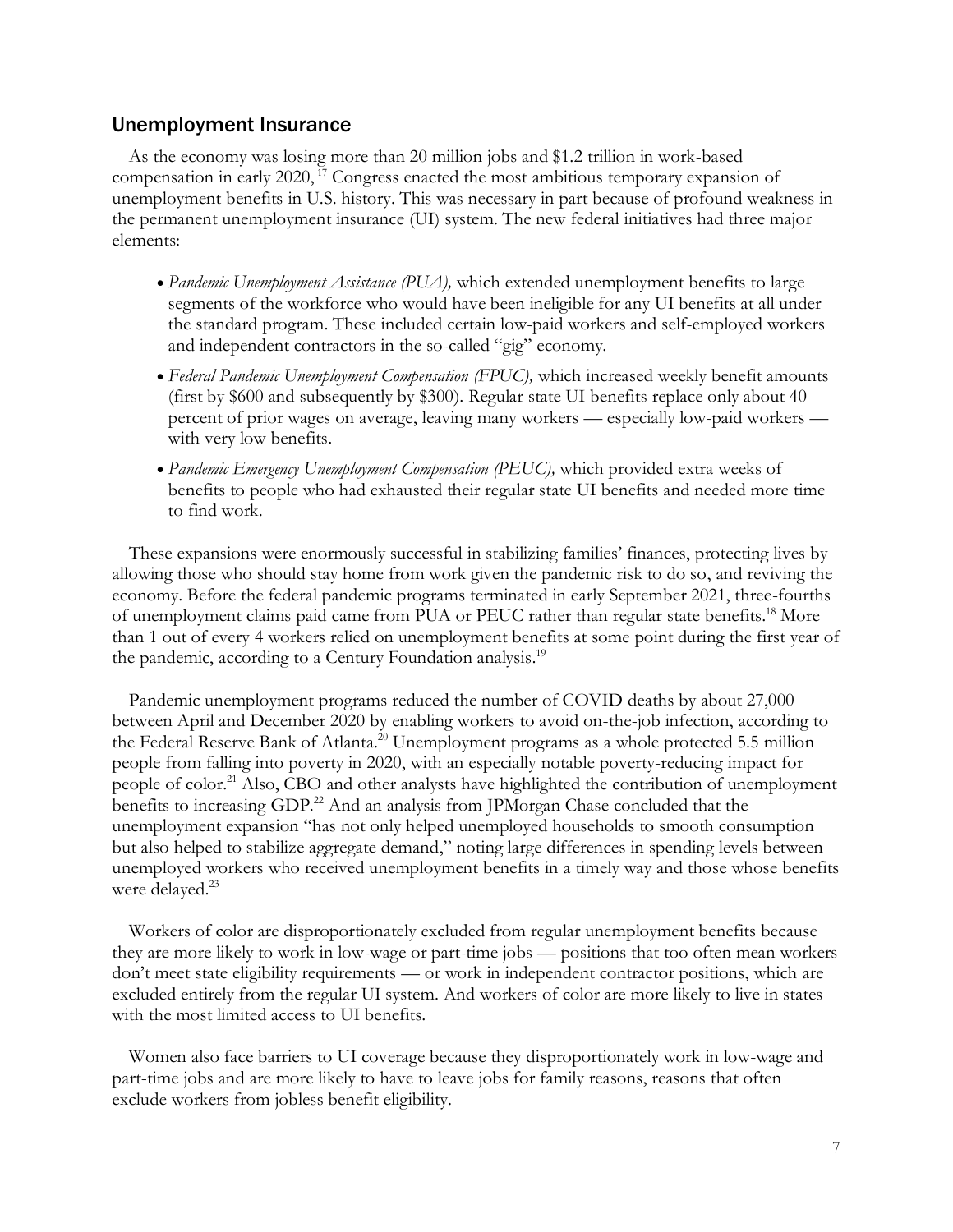The impact of the temporary unemployment expansions can be seen Georgia. A Bloomberg News investigation found that 53 percent of applications by Black workers in Georgia were denied regular UI benefits in 2020, compared to 42 percent for white workers. It also found that, compared to white workers, Black workers disproportionately benefited from the temporary PUA program designed to reduce such UI coverage gaps.<sup>24</sup>

The unemployment insurance expansions were not without challenges. There were frequent delays in delivering benefits, in part due to lack of investment in technology modernization prior to the crisis, which left states unprepared for the large volume of claims. And some state UI systems were oriented toward restricting rather than facilitating access to benefits, which may have led to continued racial disparities even with improved UI coverage. Program administrators needed time to learn how to block sophisticated fraud schemes in the PUA program, and in the interim, improper payments were a severe problem. A break in FPUC benefits between the program's expiration in August 2020 and its resumption at the end of the year slowed the economic recovery and led to increased hardship, as people out of work struggled to make ends meet while receiving low benefits. And after nearly half of the states ended all pandemic unemployment benefits prematurely in June 2021, average UI benefits for workers in those states fell by \$278 per week, while their earnings only rose by \$14 per week.<sup>25</sup>

Even with these challenges, the pandemic unemployment expansions helped tens of millions of people, reduced hardship, and helped stabilize the economy. The stark difference between what they accomplished and what the regular UI program could have achieved by itself underscores the need for permanent changes to a weak UI system.

#### Child Tax Credit

The American Rescue Plan included a one-year expansion of the Child Tax Credit that increased the maximum credit amount (to \$3,600 for children under age 6 and \$3,000 for children aged 6 to 17), made the full credit available to children in families with low or no earnings in the year (often called making it "fully refundable"), allowed families to claim their 17-year-old children for the first time, and delivered the credit via advance monthly payments rather that solely as a lump sum at tax time.<sup>26</sup> The Treasury Department issued monthly Child Tax Credit payments to over 61 million children in December 2021.<sup>27</sup> Also, the IRS established an online portal that people who had not filed a return in either of the prior two years could use to sign up for the monthly credit.

The credit sharply reduced child poverty. In December 2021, by which time most families had received half the credit through advance monthly payments, the payments kept an estimated 3.7 million children out of poverty (using a monthly poverty measure), a 29 percent reduction that was reversed when the credit expired the following month.<sup>28</sup> The vast majority of families with low incomes spent their payments on necessities — food, housing, clothing, utilities — and education, data from the Census Bureau's Household Pulse Survey show. <sup>29</sup> (See Figure 2.) Reported food insufficiency dropped significantly after the first round of monthly payments, according to Pulse data. There is no evidence the payments negatively affected parental employment during 2021.<sup>30</sup>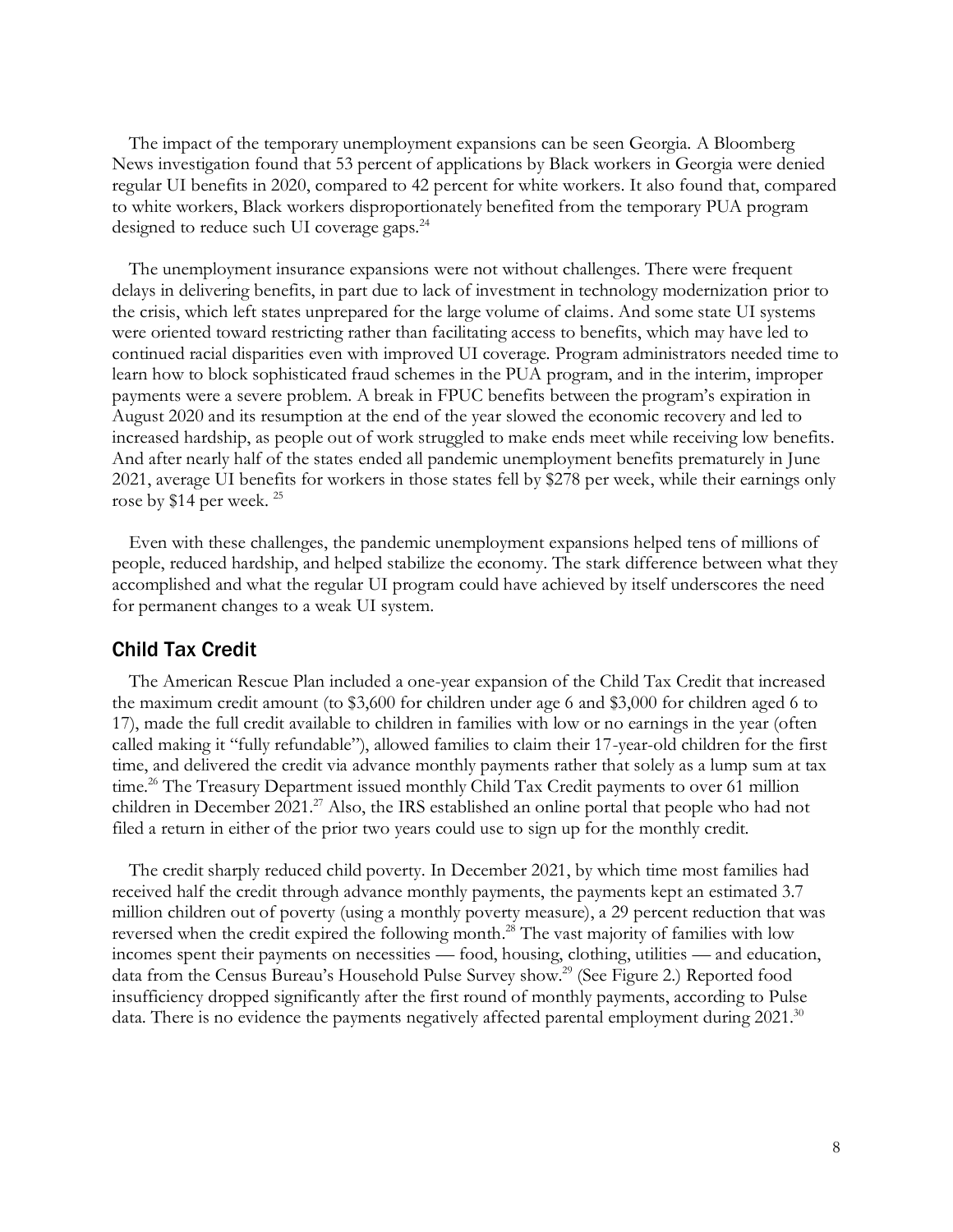# **Families With Low Incomes Spend Expanded Child Tax Credit on Most Basic Needs, Education**

Percent of households with incomes below \$35,000 who spent their credit payments on:



\*Percent of households with child(ren) under age 5.

Note: Education costs include school books and supplies, school tuition, tutoring services, after-school programs, and transportation for school. Household income is in 2020. Figures are for households who reported receiving a Child Tax Credit payment in the last 30 days in data collected July 21-September 27, 2021.

Source: CBPP analysis of U.S. Census Bureau Household Pulse Survey public use files for survey weeks 34-38

CENTER ON BUDGET AND POLICY PRIORITIES | CBPP.ORG

Making the credit fully refundable also reduced racial income disparities. Prior to the Rescue Plan, roughly 27 million children received less than the full credit or no credit at all because their families' incomes were too low. This included roughly half of Black and Latino children (compared to about one-fifth of white children) and half of children in rural areas.<sup>31</sup> The fully refundable credit made all of these previously omitted families eligible.

Beyond reducing immediate hardship, the Child Tax Credit expansions constitute a high-return investment in children's futures. Poverty and its attendant hardships shortchange children for decades, research shows. <sup>32</sup> Studies also find that additional family income improves outcomes for children in areas including education, earnings in adulthood, and health, which can yield benefits over the course of their lives that also benefit the nation as a whole.<sup>33</sup>

## Health Coverage

In the early days of COVID-19, several independent analyses projected that tens of millions of people would lose employer-based coverage and 2.9 to 8.5 million would become uninsured.<sup>34</sup> Such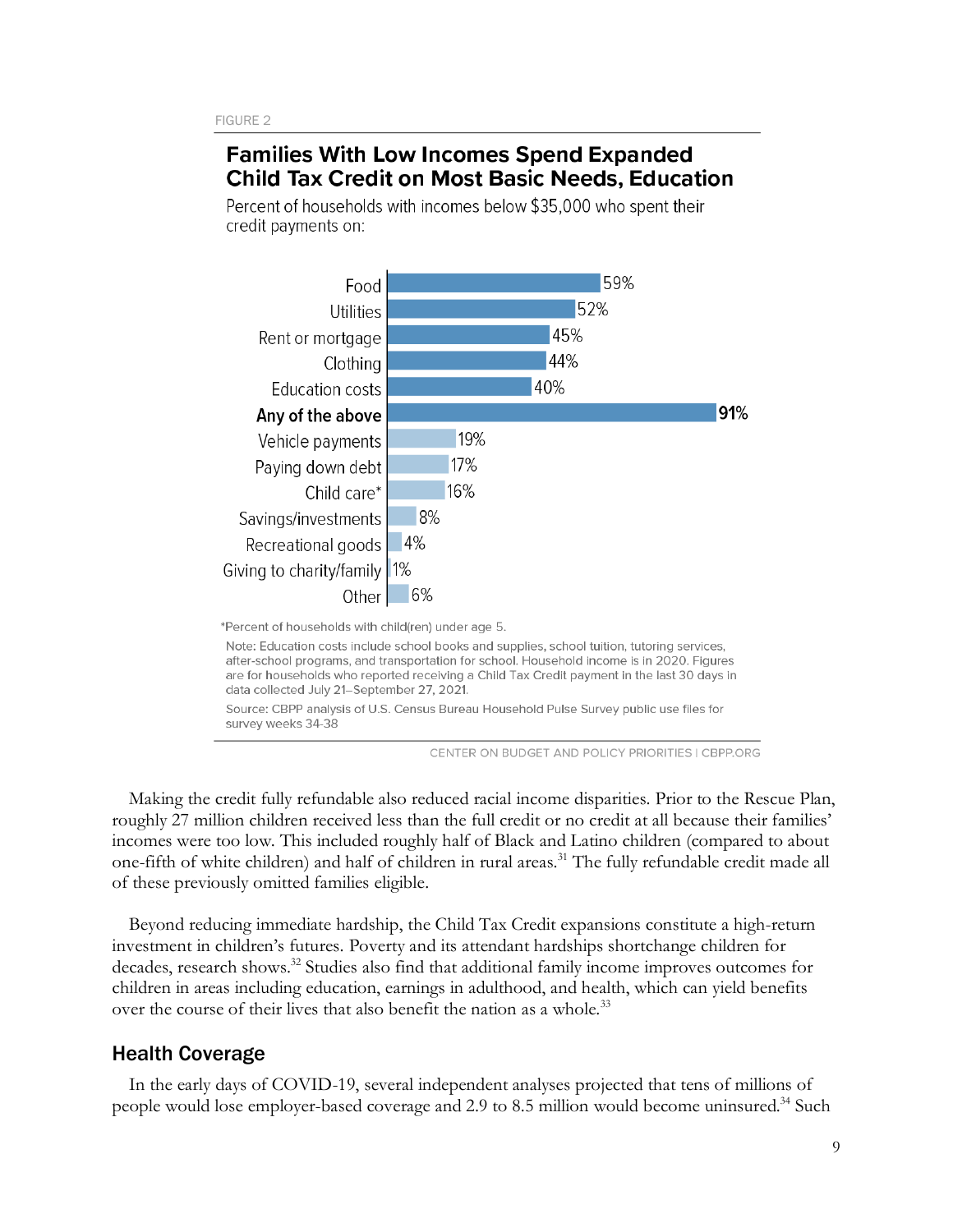losses would have created especially severe risks in a pandemic, as uninsured adults are much more likely to delay or forgo needed medical care.<sup>35</sup> Largely due to federal relief legislation, however, coverage has remained mostly stable since the pandemic began.<sup>36</sup>

Beginning in March 2020, states have received an increase in federal Medicaid funding if they maintain continuous coverage for Medicaid enrollees, rather than conducting annual benefit redeterminations as is normally required for most enrollees. This largely eliminated coverage losses due to administrative "churn" (that is, due to individuals' inability to navigate the administrative requirements or glitches in state processes). It also allowed people to maintain Medicaid coverage who otherwise would have become ineligible due to a change in their income, age, or status, such as a pregnant woman losing coverage shortly after giving birth.

All states have participated. As a result, Medicaid and Children's Health Insurance Program (CHIP) enrollment grew by 12 million from March 2020 to July 2021, reaching a record 83.6 million.<sup>37</sup> The continuous coverage provision likely played a particular role in advancing racial equity, as Black and Latino people are disproportionately enrolled in Medicaid and Latino people experience particularly frequent gaps in Medicaid coverage.<sup>38</sup>

The American Rescue Plan temporarily increased the value of premium tax credits and expanded eligibility in the ACA marketplaces, leading to a 19 percentage point increase in the number of uninsured people eligible for zero-premium plans.<sup>39</sup> As marketplace coverage became more affordable, the Administration opened a six-month pandemic-related special enrollment period in 2021 and substantially increased funding for outreach and consumer assistance, resulting in 2.8 million people signing up for coverage during the special enrollment period.<sup>40</sup>

The 2022 open enrollment period saw even more enrollment gains, reflecting the continuation of the Rescue Plan premium tax credit increases and further enhanced outreach and consumer assistance. A record 14.5 million people selected marketplace plans, up from 12 million in 2021 and 11.4 million in 2020. For marketplace enrollees who used HealthCare.gov during the 2022 open enrollment period, average monthly premiums fell by 23 percent as compared to premiums charged during the 2021 open enrollment period before the Rescue Plan reductions.<sup>41</sup>

Largely due to these Medicaid and ACA marketplace provisions, the uninsured rate did not increase in 2020 or 2021 (with data going through the third quarter of 2021), and preliminary data suggests it may even be lower now than before the pandemic. In the third quarter of 2021, an estimated 29.0 million people were uninsured, compared to 31.6 million in 2020 and 33.2 million in 2019.<sup>42</sup> The number of people with employer-based coverage fell by about 2 to 3 million in 2020, a smaller decline than in the number of jobs, largely because job losses were concentrated in industries with low rates of employer-based coverage. And the losses in employer-based coverage were more than offset by coverage gains in Medicaid and the ACA marketplaces.<sup>43</sup>

Beyond keeping people insured, federal pandemic relief measures also supported the public health response to the pandemic. Relief legislation and guidance expanded access to coverage for testing, vaccines, and treatment of COVID-19. Emergency authorities available during the public health emergency enabled states to swiftly improve access to Medicaid home- and community-based services (HCBS), helping some people avoid or exit group settings (like nursing homes) where the virus was spreading quickly. States also expanded home-delivered meals and telehealth and shored up HCBS providers by increasing payment rates and making retainer payments.<sup>44</sup> The American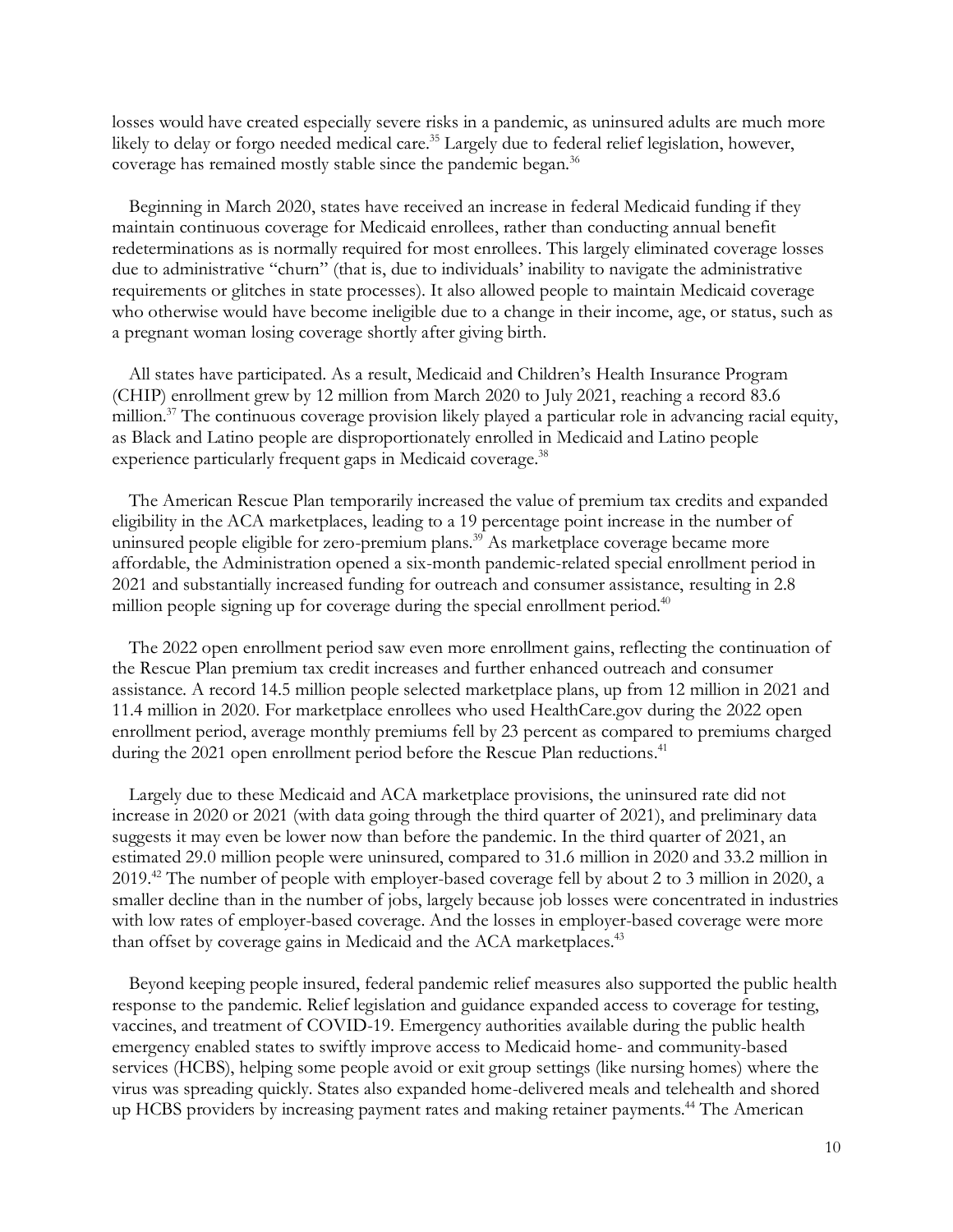Rescue Plan made additional federal funding available for Medicaid HCBS that states could invest in ongoing pandemic-related needs, including workforce supports, telehealth, reducing waiting lists, and expanding housing-related supports that many people need in order to live in the community.<sup>45</sup>

In addition, the CARES Act created a Provider Relief Fund to help hospitals and other health care providers remain financially stable — both during the pandemic's early months, when they were performing fewer high-revenue procedures, and later, as COVID surges filled hospital beds and created staffing challenges. A portion of these funds were allocated specifically for Medicaid providers and providers that serve a disproportionate number of uninsured patients.<sup>46</sup>

#### Paid Leave

The Families First Coronavirus Response Act, enacted in March 2020 before the CARES Act, included the first national provision for paid sick days and paid caregiving leave. This provision responded to the urgent need to enable workers who were sick or quarantined due to COVID-19 to stay home, as well as to enable caregiving for COVID-affected family members or children who were at home due to closed schools or child care.

The law was limited in a number of ways, most notably excluding workers at companies with more than 500 workers.<sup>47</sup> Even so, the temporary program helped over 750,000 firms pay their workers when they had to miss work for COVID-related reasons, according to the Government Accountability Office.<sup>48</sup> It also prevented 15,000 COVID infections *per day*, researchers found, even with limited coverage and at a time when the virus was far less infectious.<sup>49</sup>

#### Food Assistance

Early in the pandemic, hunger was poised to soar. Calls to "211" for help with food in the first two months of the pandemic were over four times greater than earlier in 2020.<sup>50</sup> Use of food banks also increased.<sup>51</sup> In the Great Recession, the share of households that were food insecure rose from 11.1 percent in 2007 to 14.7 percent in 2009, according to Agriculture Department estimates. Yet because of the robust relief effort during the pandemic, the typical annual measure of food insecurity in 2020 was unchanged from the 2019 level of 10.5 percent. Food insecurity under the annual measure did rise for households with children and for households headed by Black adults, and other Census data show higher levels of food insufficiency (a different measure of food hardship) during the pandemic than what the annual data show.<sup>52</sup> But it remains clear that food insecurity did not surge during the pandemic the way it did during the Great Recession.

Supplemental Nutrition Assistance Program (SNAP) eligibility and participation expand automatically in response to job and income losses, and policy changes enacted during the pandemic boosted caseloads modestly as well. The number of SNAP participants grew from 37 million in an average month just before the pandemic to 43 million in June 2020. (The total number of individuals helped by SNAP during the pandemic is likely substantially higher as households came on and off the program over the course of the crisis.) The caseload has been declining since the summer of 2020, but in November 2021 (the most recent data available) was still about 12 percent above the February 2020 level.

Beginning in March 2020, Congress made numerous policy changes that took advantage of SNAP's ability to deliver benefits quickly by adding benefits to households' EBT cards. These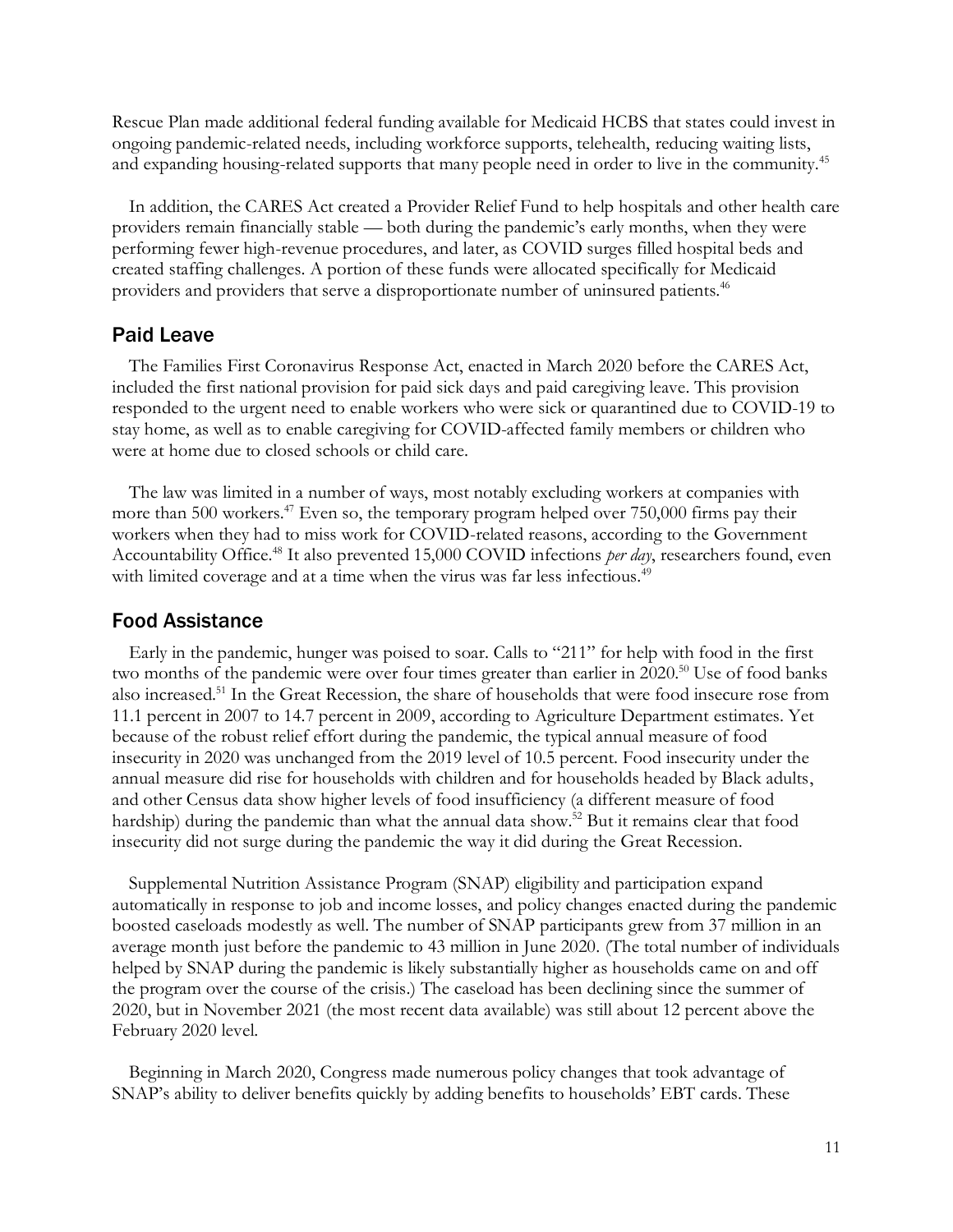changes included giving states flexibility to provide emergency SNAP benefit supplements, which all states did;<sup>53</sup> boosting SNAP maximum benefits by 15 percent from January through September 2021; and creating a Pandemic-EBT program to provide benefits (via the SNAP EBT cards) to households with children who miss school meals due to the pandemic. Congress also temporarily suspended SNAP's three-month time limit, which takes benefits away from many adults under age 50 without children in the home when they don't have a job more than 20 hours a week, and loosened the general rule that makes many college students ineligible for SNAP. Waivers of certain process requirements in SNAP (as well as in WIC and the school meals programs) enabled administrators to deliver benefits promptly and safely even as caseloads surged and eligibility staff worked from home.<sup>54</sup>

Average SNAP benefits across all households rose from about \$120 per person per month before the pandemic to about \$230 in the summer and fall of 2021. Since then, SNAP pandemic relief has fallen as one benefit increase expired and states have started to pull back on emergency supplements.<sup>55</sup>

Pandemic-EBT benefits, available to low-income school-age children who missed school meals as well as certain younger children, enabled families to prepare food at home to replace the meals missed in school or child care. These benefits appear to have reached a substantial share of eligible children.<sup>56</sup> Participants in most states received about \$114 per child per month for the spring of 2020.

In addition, the American Rescue Plan increased the fruit and vegetable benefits provided through WIC, which reaches 4.7 million low-income pregnant and postpartum individuals and children under age 5. The increase more than doubled the fruit and vegetable benefit for children. The increase is even larger for adults, who now receive a larger benefit each month for fruit and vegetables than the value of their *total* benefit before the pandemic.<sup>57</sup>

Early evidence shows the real-time impacts of these relief measures. For example, researchers found that receipt of P-EBT benefits in 2021 reduced the share of SNAP households where children experienced very low food security by 17 percent and reduced food insufficiency among SNAP households by 28 percent.<sup>58</sup> The January 2021 increase in the SNAP maximum benefit also coincided with a large drop in the number of adults reporting that their household didn't get enough to eat in the past seven days, according to Pulse data. Although it is not always possible to separate the effect of food assistance from other aid, expansions in SNAP and WIC played a key part in averting increased hunger during an unprecedented crisis.

#### Housing Assistance

The U.S. was already facing a crisis of homelessness and housing instability when the pandemic hit. In January 2020, 30 states saw a rise in homelessness from one year earlier; for the first time since we began tracking this data, more single individuals<sup>59</sup> experiencing homelessness were unsheltered than sheltered; and there were more people in families living unsheltered than the year prior.<sup>60</sup> The number of people at risk of homelessness was high, increasing the risk that homelessness could surge just when it presented the greatest health risks. Nearly 7.8 million households had worst case housing needs in 2019, largely driven by severe rent burdens.<sup>61</sup>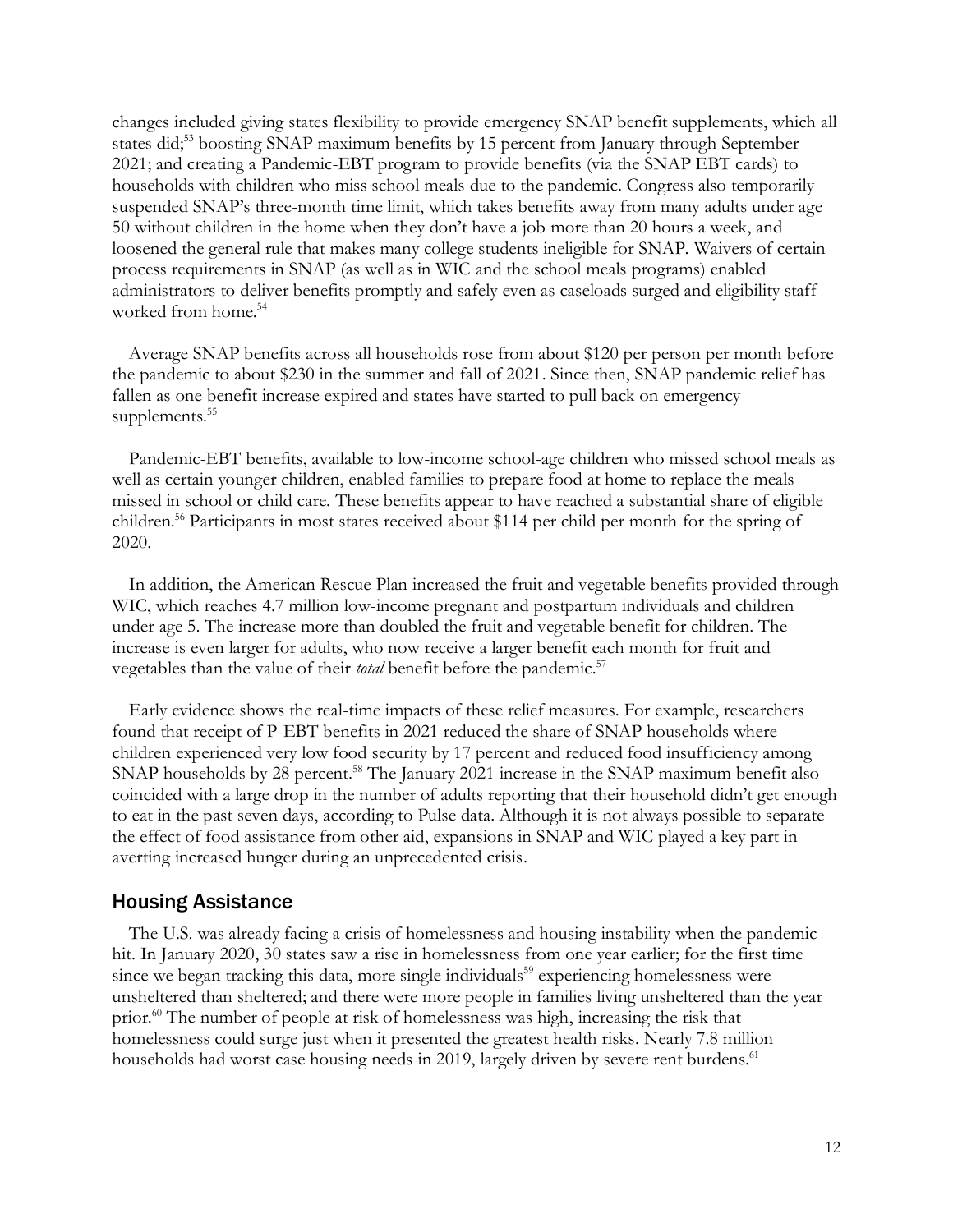The onset of the pandemic worsened the difficulties for many people experiencing homelessness, with people in congregate care facilities as well as unsheltered arrangements facing increasing risk of infection. Also, shelters needed to reconfigure and downsize to comply with public health guidance and meet their staffing challenges.<sup>62</sup>

To address the unprecedented hardship for people experiencing homelessness and housing instability during the pandemic, Congress made substantial investments — including \$46.6 billion for the new Emergency Rental Assistance (ERA) Program, \$5 billion for 70,000 Emergency Housing Vouchers (EHV), \$5 billion for the HOME Investments Partnerships program, and \$4 billion for the Emergency Solutions Grants-COVID (ESG-CV) program. The measures are unprecedented in scope and will have a lasting positive impact by averting hardships that can have long-term negative consequences.

Over 3.2 million households received emergency rental assistance from January to November 2021, according to Treasury Department data. This assistance is likely a key reason that evictions didn't surge after the end of the national eviction moratorium in August 2021.<sup>63</sup> The number of evictions remains below pre-pandemic levels based on the latest available data (from December 2021), though landlords have filed a growing number of cases since the moratorium ended. <sup>64</sup> Based on data from the first allocation of ERA funds (called ERA-1), these programs are providing welltargeted assistance: 88 percent of the households served through September 2021 (excluding households served by tribes) have incomes at or below 50 percent of the area median.

While EHV is still in its early stages of implementation, it has issued more than 24,000 vouchers to households experiencing or at risk of homelessness and more than 11,000 units have already been leased. <sup>65</sup> Voucher issuances and leases are increasing at a rapid pace as programs address early implementation challenges. ESG-CV has helped communities respond to the needs of people living unsheltered and in shelters, and HOME will help communities build permanent and supportive housing.

Housing instability remains an enormous challenge, however. While rental hardship is below the January 2021 peak, families face continued challenges securing and affording stable housing and the burden is outsized for people of color, children, and seniors, Pulse data show. Data collected between December 29, 2021, and January 10, 2022, show that over 11.5 million adult renters were behind on rent, nearly half of whom reported that they were either very or somewhat likely to face eviction in the next two months.<sup>66</sup>

#### Emergency Cash Assistance

Expanded unemployment benefits played a key role in reducing pandemic hardship, but it focused on workers who lost their jobs. One group it left out was families receiving cash benefits from Temporary Assistance for Needy Families (TANF). The American Rescue Plan provided \$1 billion to state TANF agencies through the Pandemic Emergency Assistance Fund, which they could provide to TANF families and other families with very low incomes to meet additional needs resulting from the pandemic. All states except Idaho opted to take the funds.

TANF's low monthly payments made it nearly impossible for families to cover the additional expenses resulting from the pandemic. In the median state, the monthly TANF benefit for a family of three is just \$498, or 27 percent of the federal poverty line. Like most other families with children,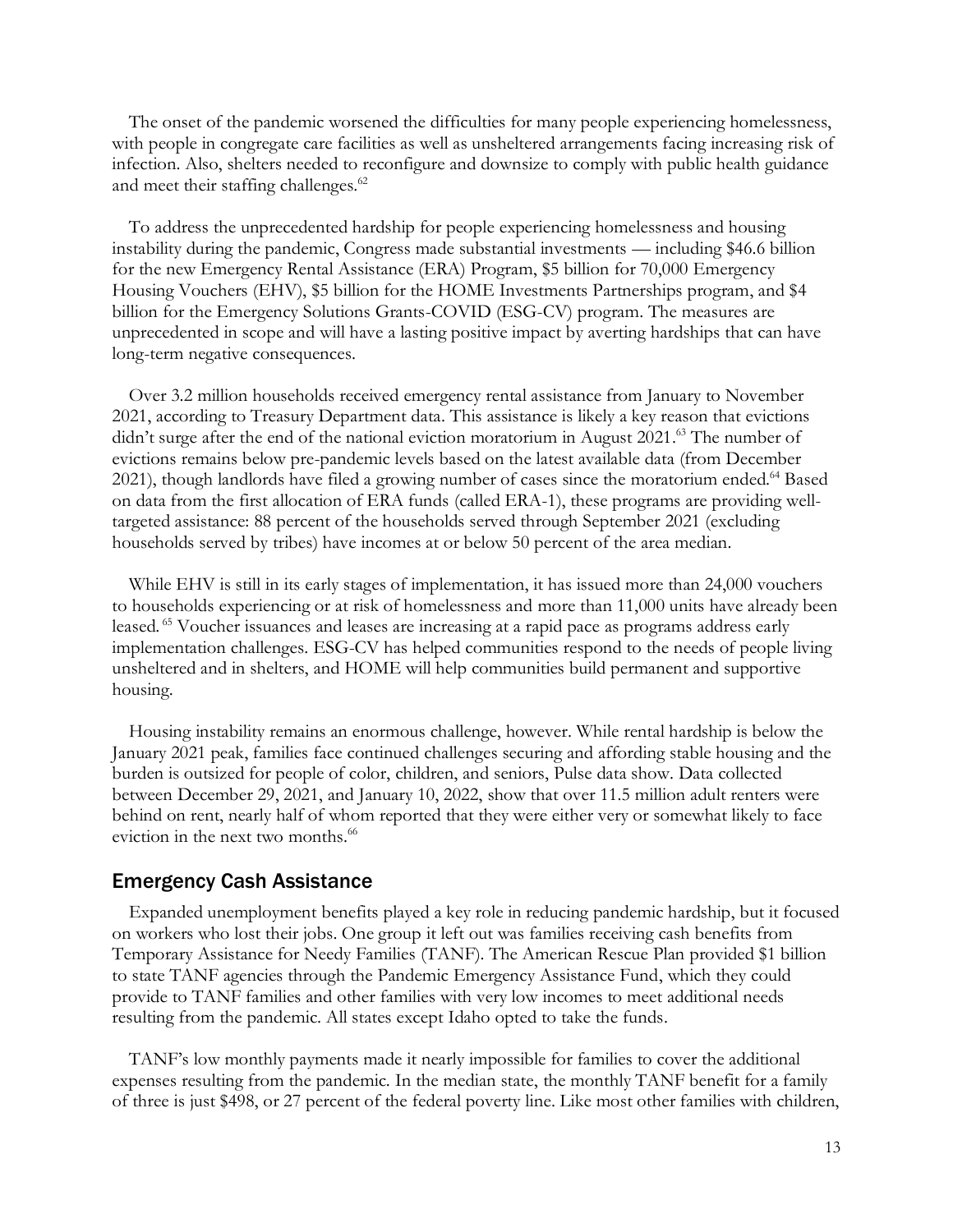TANF participants faced rising food prices and additional expenses related to schooling and caring for their children at home, along with new expenses for cleaning supplies and masks to protect them from getting the virus. But because TANF benefits are fixed, their incomes did not increase to help offset their increased expenses. Also, many families use TANF only temporarily when parents are between jobs, but some parents faced longer periods of joblessness during the pandemic, so the inadequacy of TANF benefits was even more problematic for them.

Most states have used or plan to use the funds to provide a one-time payment to supplement families' regular monthly cash benefits. A few states also provided payments to SNAP families with no income.

#### State and Local Relief

Federal aid to state and local governments, territories, and tribal governments is important during any economic downturn. Their revenues typically fall during recessions since people lose income and consume less, and their costs typically rise since more people need public assistance. Unlike the federal government, states and localities must balance their budgets every year; without federal aid during recessions, they must cut services or raise revenue (or both), which can weaken the economy further. In its immediate budgetary effects, the pandemic hit like other downturns, causing state, local, tribal, and territory revenues to collapse and costs to rise sharply. Without federal aid the pandemic would have forced deep cuts in state and local services at a time when *increased* supports — including public health measures to respond to the pandemic — were needed.

The CARES Act included \$150 billion in aid for states, local governments with populations over 500,000, tribal governments, and U.S. Territories, which they could use only for new costs incurred due to the public health emergency through the end of 2020 and not to make up for revenue losses.<sup>67</sup> The Families First legislation increased the federal share of Medicaid funding, a crucial step given the rapid surge in people needing health coverage; the added Medicaid dollars strengthened states' overall fiscal picture while protecting coverage for millions of people.

These funds helped meet increased needs but left many state, territorial, tribal, and local governments unable to meet surging challenges. Even with CARES Act aid, the number of state and local employees fell at a time of increased need for public services, dropping by 1.2 million or 6 percent between February and December 2020. Medium-sized and small localities, left out entirely of the CARES Act, continued to struggle.

The American Rescue Plan provided \$350 billion in more flexible aid to help states, local governments of all sizes, tribal governments, and U.S. Territories respond to the pandemic. The law's State and Local Fiscal Recovery Funds (SLFRF) provided funds that governments could use to make up for pandemic-induced revenue losses, providing a hedge against expected shortfalls and helping them rehire workers and reverse spending cuts from earlier in the pandemic. The Rescue Plan also provided funds for responding to the virus and its negative economic impacts on people and businesses, offering premium pay to essential workers, and investing in needed broadband, water, and sewer infrastructure projects. Under Treasury guidance, governments have until the end of 2024 to obligate the funds and until the end of 2026 to finish spending them.

Treasury Department guidance has strongly encouraged participants to use the funds to address racial and economic inequities that predated the pandemic and then made the crisis worse, as well as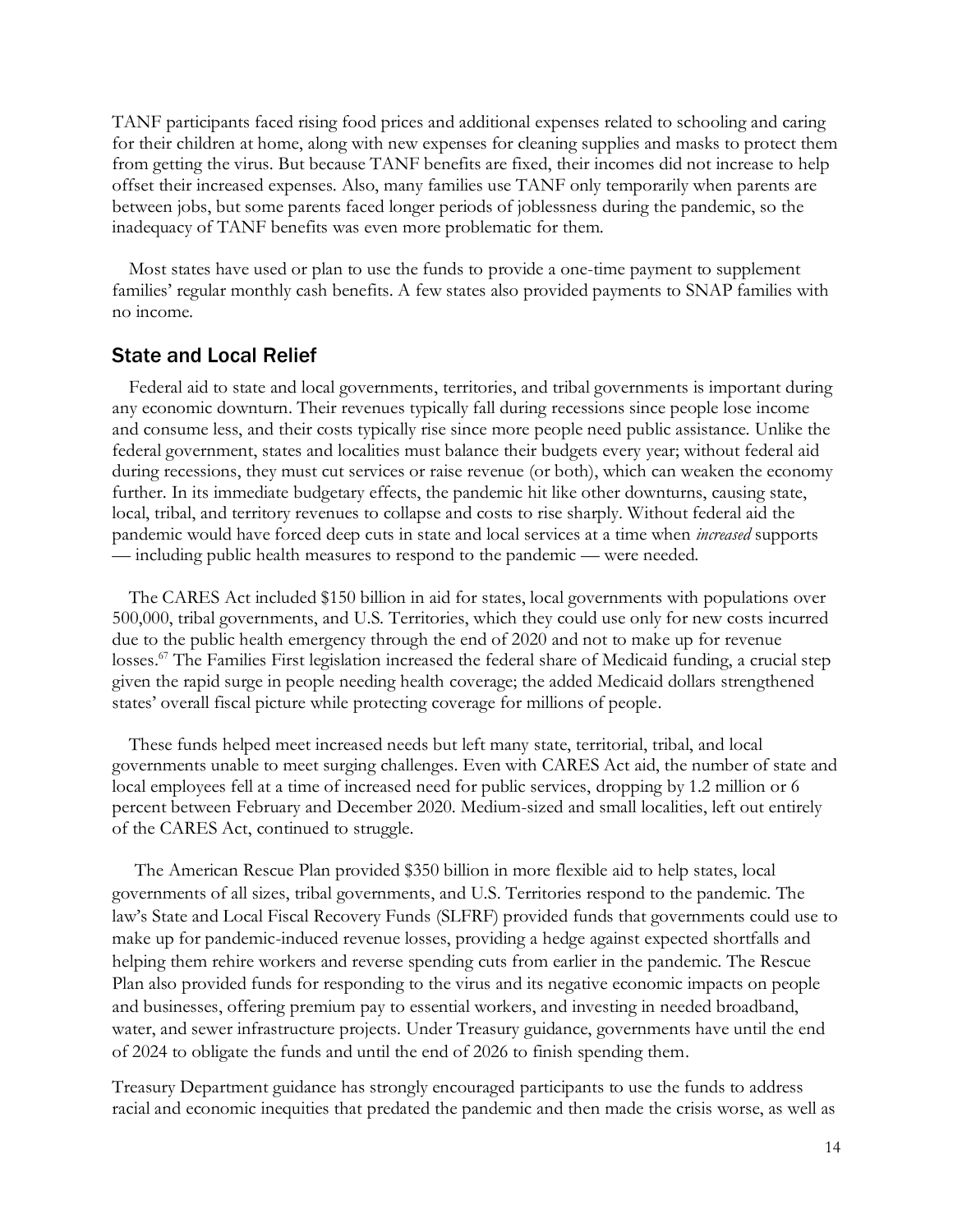to address pandemic-induced problems that may take years to unravel, like lost learning time for children and the increased prevalence of mental illnesses.

Most states have acted quickly to use the federal funds. As of January 2022, some 43 states and the District of Columbia had appropriated \$112 billion (72 percent) of the \$155 billion allocated to states so far. And since December 2020, states and localities have hired 470,000 workers. Plus, many states now meeting in legislative sessions are developing plans for using the remaining funds. Up-todate information about SLFRF uses by local, tribal, and territorial governments is not yet available, but reports by the most populous cities and counties document that even as early as July 2021 they'd already allocated more than half of the funds then available, with the most common use being making up for lost revenues.<sup>68</sup>

Over the last year, state revenue collections have rebounded faster than expected in most states, largely because of the rapid economic recovery fueled by the Rescue Plan and earlier federal relief packages. As a result, while replacing lost revenues is the single biggest purpose for which states have used the SLFRF, they've used it less for this purpose than seemed likely in early 2021.

Nearly one-quarter of the state funding has gone to offset pandemic-induced revenue losses, including funds used to hire back school workers and others laid off earlier in the pandemic. Nearly another quarter has gone to health care and human services for people affected by the pandemic. For example, Utah appropriated funds for a system to provide booster shots, California revamped its youth mental health system to provide better care to more children, and Virginia raised wages for behavioral health workers. Another quarter has gone to help affected businesses and for economic development and infrastructure. For example, Wisconsin spent funds supporting businesses in communities most affected by the downturn and Delaware, Colorado, and other states invested in expanding broadband, consistent with a goal of the SLFRF to seed a stronger recovery. Most of the rest has gone to shore up state unemployment trust funds, which were hit hard after the pandemic.<sup>69</sup>

Unfortunately, some states have used the funds in ways inconsistent with the law's spirit. Alabama, for example, devoted nearly one-fifth of its funds to building new prisons. And many states are considering tax cuts. The SLFRF expressly forbids using the funds for tax cuts, $70$  but states can use their own funds for such purposes. While the SLFRF may have indirectly helped make these proposals more affordable, many states likely would have considered tax cuts this year *without* the SLFRF funds, for reasons that vary by state; policymakers in some states were trying to dismantle or sharply reduce income taxes even before the pandemic.<sup>71</sup> Some states are considering permanent income tax cuts — a long-standing goal of some conservative policymakers and interest groups even though the SLFRF funds are temporary. (Conservatives pursued tax cuts after the Great Recession as well, though the federal government provided much less state fiscal aid then.)<sup>72</sup> Other states are considering one-time tax cuts aimed at reducing household costs.

Localities, territories, and tribal governments have made productive use of the SLFRF. For example, Pittsburgh used part of the funds to save 600 jobs slated for elimination and committed to providing free Wi-Fi in community centers, among other uses.<sup>73</sup> St. Louis set aside funds for a mobile vaccination effort, a jobs program for youth from low-income families that had been especially affected by the pandemic, and efforts to help house people experiencing homelessness and reduce evictions. <sup>74</sup> Tribal nations are especially vulnerable to COVID-19's health risks and the pandemic drastically reduced the revenues of tribal governments that rely on tourism and casinos,<sup>75</sup> but the SLFRF has transformed tribal governments' ability to respond to the pandemic and help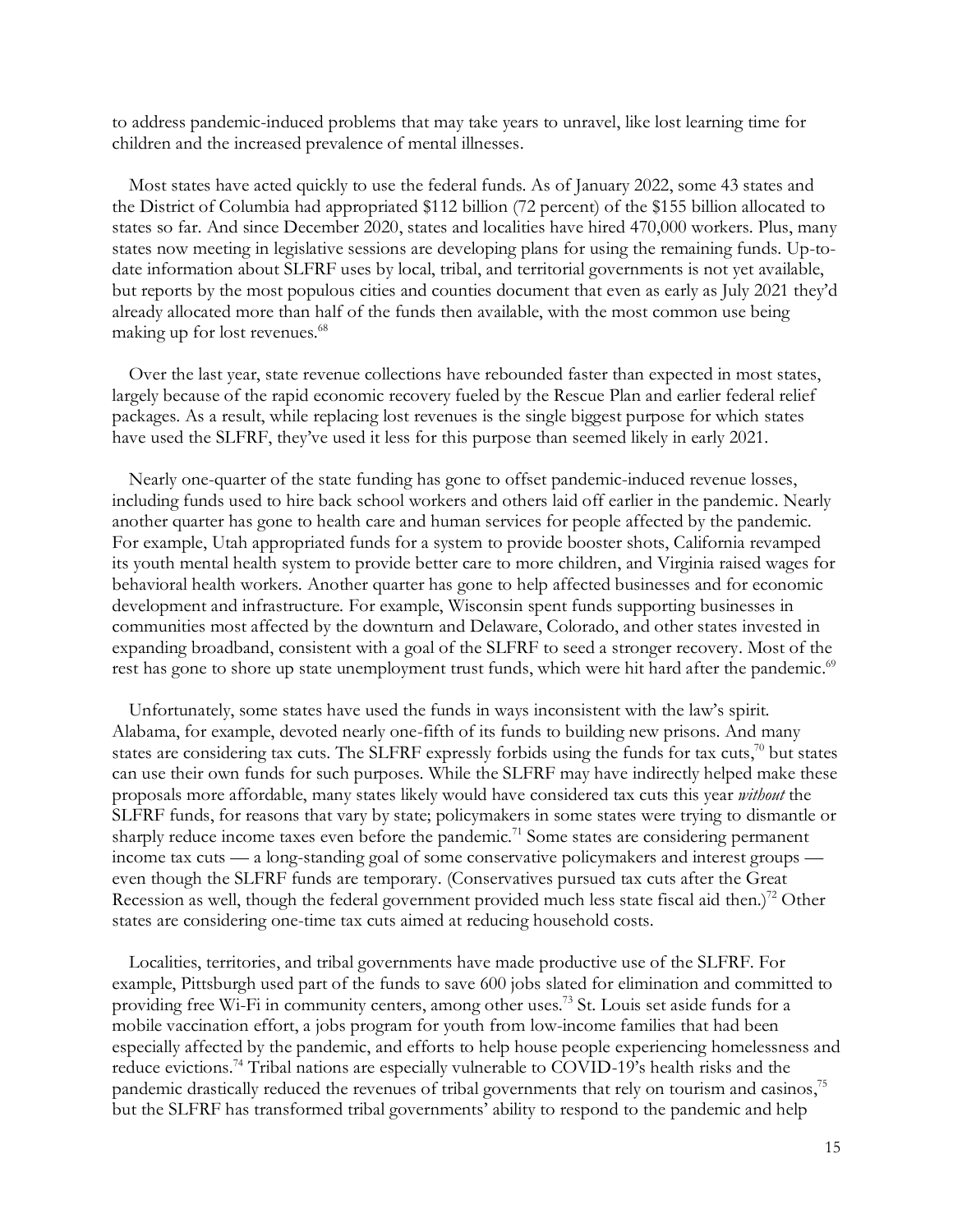tribal members recover. The Navajo Nation, for example, is using SLFRF funds for broadband and water projects, support for tribal businesses, care for COVID-19 patients, and burial assistance for the families of COVID victims, among other uses. <sup>76</sup> U.S. Territories also face especially difficult conditions in fighting and recovering from the virus; Puerto Rico has already allocated some 83 percent of its SLFRF for initiatives such as COVID-19 tracking efforts, support for affected businesses, premium pay for essential workers, and mental health programs.<sup>77</sup>

The last two economic crises provide important lessons for the design of state and local fiscal recovery funds in future downturns. Federal aid to states and territories in response to the Great Recession was too small (covering only one-quarter of state budget shortfalls) and ended too soon, and local and tribal governments received no federal aid. As a result, layoffs and deep, recessioninduced spending cuts by states and other governments weakened the recovery. In the current crisis, federal aid to states, localities, territories, and tribal governments was far more robust and, in the SLFRF, gave them more time to use it. This was particularly appropriate since the pandemic produced a highly uncertain and still-unfolding economic and fiscal situation, and many of its harmful impacts may last longer than the effects of a more typical recession.

In a future crisis, policymakers should avoid the mistakes of the Great Recession's fiscal aid response and err on the side of ensuring that states and other governments have enough aid to meet the needs of residents and businesses. Policymakers can consider ways to link the amount of aid and its duration to economic conditions, though doing so presents design challenges and it is important not to under-shoot what's needed. Policymakers should require states and other governments to spend sizeable portions of the aid in ways that particularly help low-income people, communities of color, and others especially likely to be harmed by an economic crisis. They also can consider additional ways to limit the use of funds, again recognizing the challenges in striking a reasonable balance between allowing states and other governments flexibility and ensuring funds aren't used in problematic ways. Finally, policymakers should continue to support the fiscal health of tribal governments during future recessions; the first-ever fiscal aid provided during this downturn was a historic advance and sets an important, positive precedent.

#### Macroeconomic Impacts

In mid-March 2020, the number of new claims for unemployment insurance surged by a record 3 million as COVID-19 spread, beginning the deepest recession since World War II. Employers shed 22 million jobs in March and April and the share of the population with a job fell by 10 percentage points. Policymakers' rapid and robust response was instrumental in turning the economy around.

Federal relief measures in the U.S. were larger as a share of GDP than in most European countries and Japan, and the U.S. has gotten back to pre-pandemic levels of economic activity faster.<sup>78</sup> CBO estimates that without the relief measures enacted in March and April 2020,<sup>79</sup> GDP would have been 12 percent lower than in its pre-pandemic projection in 2020 and 9 percent lower in 2021.<sup>80</sup> *With* those relief packages and subsequent legislation, the actual gaps were far smaller: 5.8 percent in 2020 and 1.1 percent in 2021. The jobs recovery was also faster than anticipated;<sup>81</sup> in January 2022 the unemployment rate was 4.0 percent, close to the 3.5 percent low reached just before the pandemic.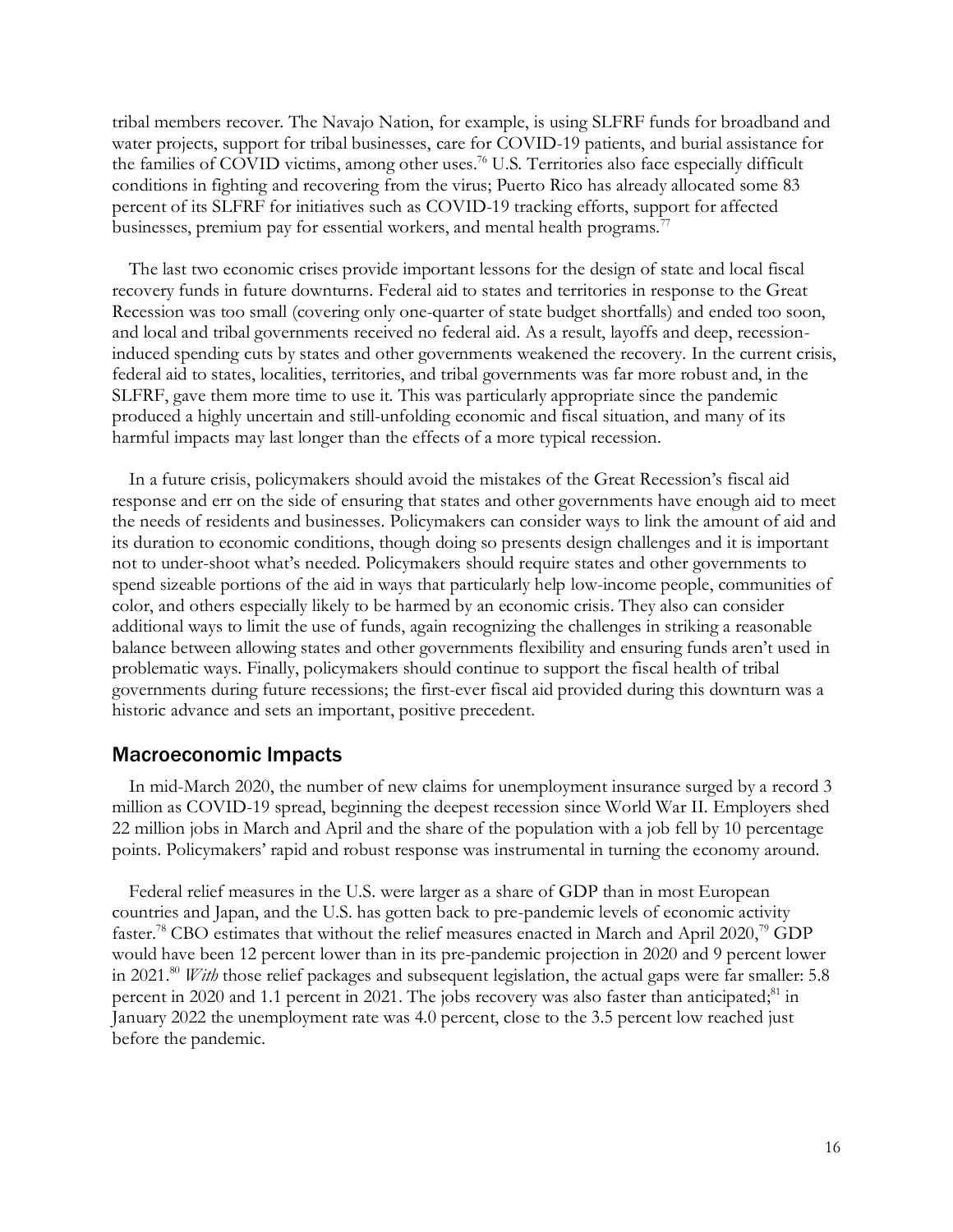## **Relief Legislation Key to Solid Jobs Recovery**

Change in payroll employment since February 2020, in millions of jobs



CENTER ON BUDGET AND POLICY PRIORITIES I CBPP.ORG

The path of the recovery in 2020 and 2021 largely tracked the policy response, though shifts in the virus and in restrictions on economic activity also had an impact. Following enactment of the CARES Act in March 2020, the economy grew strongly<sup>82</sup> and by mid-summer, the jobs deficit had been cut in half. However, around the time the federal supplement to weekly unemployment benefits expired at the end of July — and COVID cases then rose substantially from mid-September through the end of the year — job growth slowed, and remained slow until the end of 2020, when Congress passed another major relief package. With that package and the American Rescue Plan in March 2021, as well as progress against the virus, job growth picked up, averaging 555,000 per month in 2021. (See Figure 3.)

A new Moody's Analytics analysis finds that in the absence of relief measures, "the economy would have succumbed to a double-dip recession" and unemployment, particularly among low-paid workers, would be significantly higher. <sup>83</sup> Indeed, the analysis finds that without the Rescue Plan, but assuming the other relief packages were enacted, the U.S. would have "come close to suffering a double-digit recession in spring 2021."

 The pattern of job loss and recovery has varied widely across industries, occupations, and demographic groups. A CBO analysis found that just 11 out of 264 private industries accounted for about *half* of the job losses in the downturn and about half of the rebound in employment over the next 12 months, with restaurants and other food services accounting for the largest decline and rebound.<sup>84</sup> Unlike in the Great Recession and subsequent slow recovery, when men incurred a disproportionate number of job losses, women experienced disproportionate losses in the pandemic recession. Women were more likely to work in hard-hit industries, and many mothers of young children had child care responsibilities that kept them from work.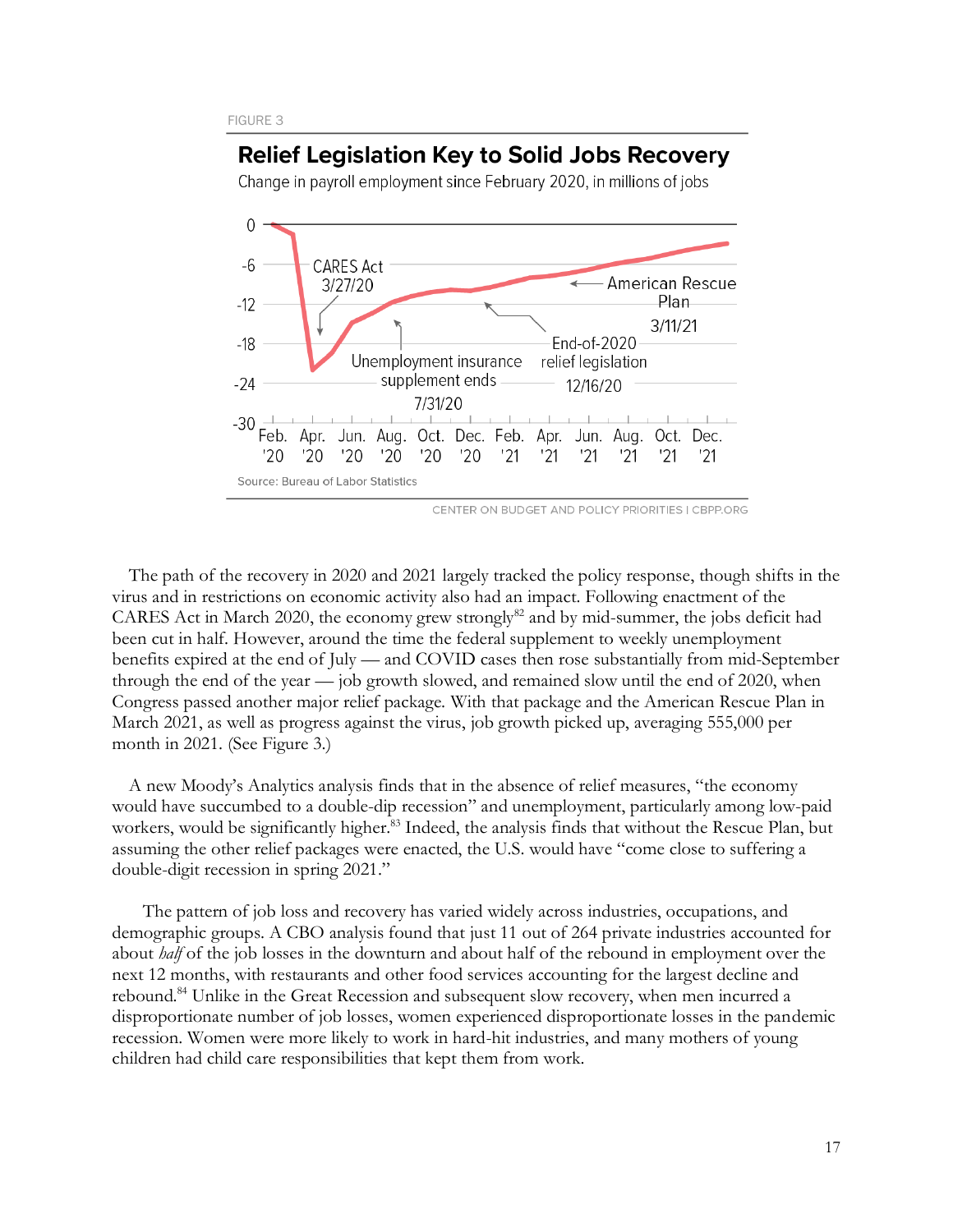# **Hispanic Job Losses Largest in Downturn: Gains Largest in Recovery**



Change in employment by racial/ethnic group

CENTER ON BUDGET AND POLICY PRIORITIES | CBPP.ORG

Hispanic workers had the largest proportional job losses and subsequent gains among major racial and ethnic groups, partly because they constituted a higher share of workers in affected industries, such as restaurants and food services. (See Figure 4.) In general, women, workers of color, workers without a bachelor's degree, and those who were foreign-born worked in the industries and occupations most affected by the pandemic. Thus, they had greater job losses in the recession than workers who were white, native born, and four-year college graduates but also substantial bouncebacks in the robust, relief-fueled recovery.<sup>85</sup>

While unemployment has fallen sharply, the labor force participation rate — the share of people working or actively looking for work — is still below pre-pandemic levels. This partly reflects baby boomers reaching retirement age and a wave of early retirements (some of which may be temporary), but an elevated number of younger people are also out of the labor force currently. More research is needed to get a firm grip on the "Great Resignation" phenomenon, in which workers appear to be staying out of jobs despite plentiful job opportunities.

The strong recovery and tight labor markets have produced rapid nominal wage growth over the past two years, especially for the lowest-paid workers, which has offset some of the effects of recent inflation. For workers in the bottom quarter of earnings, in fact, wage increases appear to have modestly exceeded inflation over this period. <sup>86</sup>

However, inflation is high and is causing strain on families. Most forecasters expect it to come down over the course of 2022, but how fast and by how much remain uncertain. The pandemic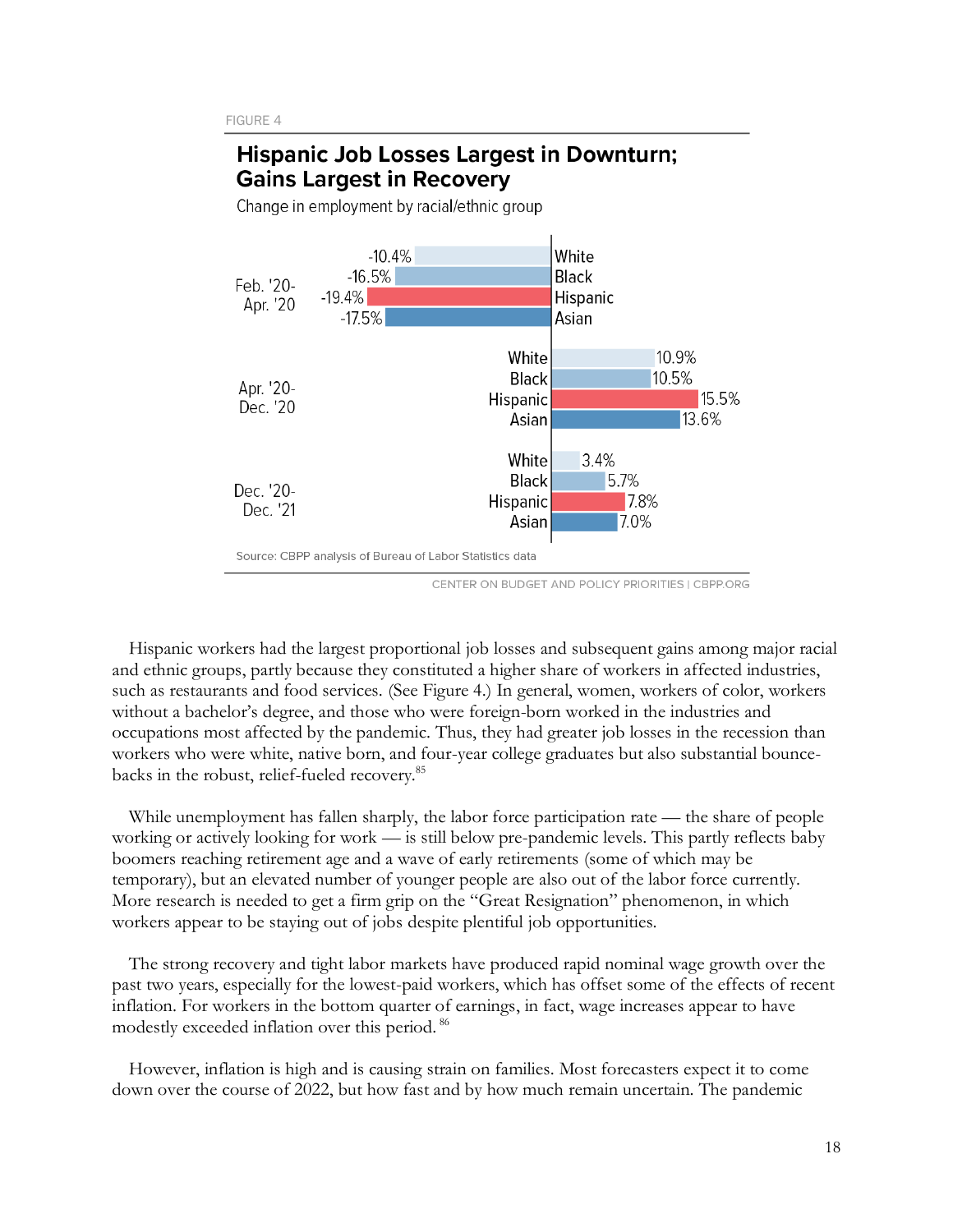economy has been like no other, with fluctuations in the demand and supply of goods, services, and labor. Blaming inflation solely on the demand created by pandemic relief programs, which supported struggling families and unemployed workers and supported spending that promoted a robust recovery, is overly simplistic. Inflation emerged for other reasons as well, including supply constraints that created shortages that in turn led to price increases. Those constraints often stem from the health crisis itself, which hampered production of some key goods.

Overall consumption has returned to the level that would have been predicted prior to the pandemic. However, its *composition* is significantly different than what would have been predicted. Demand is down for services and up for goods at a time when, for a variety of reasons, the supply of various goods cannot adjust fast enough to keep up with demand.

The Federal Reserve has clearly indicated its intention to fight inflation, and it has the tools to do so while remaining attentive to its dual mandate from Congress to promote both stable prices and maximum employment.

It is important to consider what the state of the economy would have been over the course of the crisis — and the amount of hardship that families would have faced — if the nation hadn't enacted robust relief measures. The new Moody's analysis was designed to do just that, modeling the economy in the absence of relief measures and finding that without them the recovery would have been far slower and less robust, high unemployment would have been far more protracted, and as a result, hardship far worse.

Higher inflation today is preferable to a more protracted recession that left more people unable to pay their bills and more businesses shuttered, economist Paul Krugman (among others) has argued.<sup>87</sup> As this paper has shown, the strong federal response to the COVID-19 pandemic helped tens of millions of people get adequate food, shelter, and medical care and cover other basic household expenses during this unprecedented crisis, while also sparking a historically rapid recovery from recession.

<sup>1</sup> Lennart Niermann and Ingo Pitterle, "The COVID-19 crisis: what explains cross-country differences in the pandemic's short-term economic impact?" United Nations Department for Economic and Social Affairs, April 28, 2021, [https://mpra.ub.uni-muenchen.de/109165/1/MPRA\\_paper\\_109165.pdf.](https://mpra.ub.uni-muenchen.de/109165/1/MPRA_paper_109165.pdf)

<sup>2</sup> H. Luke Shaefer, Testimony Before the Select Subcommittee on the Coronavirus Crisis Hearing on the Impact of Pandemic Response, September 22, 2021, [https://docs.house.gov/meetings/VC/VC00/20210922/114055/HHRG-](https://docs.house.gov/meetings/VC/VC00/20210922/114055/HHRG-117-VC00-Wstate-ShaeferH-20210922.pdf)[117-VC00-Wstate-ShaeferH-20210922.pdf.](https://docs.house.gov/meetings/VC/VC00/20210922/114055/HHRG-117-VC00-Wstate-ShaeferH-20210922.pdf)

<sup>3</sup> Bernard Yaros, Jesse Rogers, Ross Cioffi, and Mark Zandi, "Fiscal Policy in the Pandemic," Moody's Analytics, February 24, 2022[, https://www.moodysanalytics.com/-/media/article/2022/global-fiscal-policy-in-the-pandemic.pdf.](https://www.moodysanalytics.com/-/media/article/2022/global-fiscal-policy-in-the-pandemic.pdf)

<sup>4</sup> CBPP, "Policymakers Should Craft Compromise Build Back Better Package," February 1, 2022, [https://www.cbpp.org/research/poverty-and-inequality/policymakers-should-craft-compromise-build-back-better](https://www.cbpp.org/research/poverty-and-inequality/policymakers-should-craft-compromise-build-back-better-package)[package.](https://www.cbpp.org/research/poverty-and-inequality/policymakers-should-craft-compromise-build-back-better-package)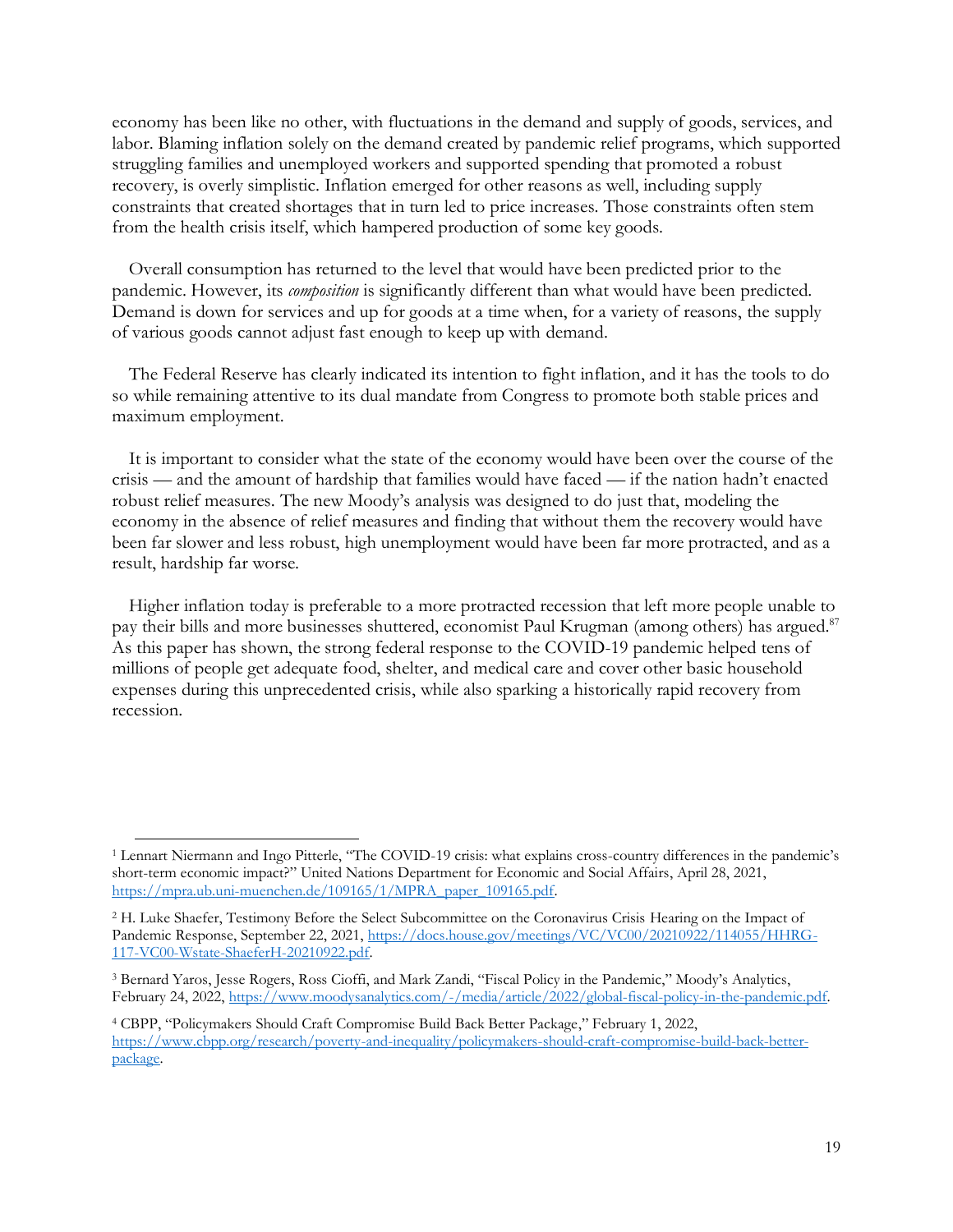<sup>5</sup> Unless noted, poverty figures in this report use the Supplemental Poverty Measure (SPM). CBPP analysis of the March Current Population Survey merged with historical SPM data produced by the Columbia Center on Poverty and Social Policy. For methods used, see Danilo Trisi and Matt Saenz, "Economic Security Programs Reduce Overall Poverty, Racial and Ethnic Inequities," CBPP, updated July 1, 2021, [https://www.cbpp.org/research/poverty-and](https://www.cbpp.org/research/poverty-and-inequality/economic-security-programs-reduce-overall-poverty-racial-and-ethnic)[inequality/economic-security-programs-reduce-overall-poverty-racial-and-ethnic.](https://www.cbpp.org/research/poverty-and-inequality/economic-security-programs-reduce-overall-poverty-racial-and-ethnic) 

<sup>6</sup> Figures account for all public benefits (including permanent programs such as Social Security, food assistance, rental vouchers, regular state unemployment insurance, and the Earned Income Tax Credit, as well as pandemic programs such as Economic Impact Payments and supplemental unemployment benefits and food assistance), as well as federal and state income taxes and payroll taxes. The decrease in the percentage of people in poverty (from 11.8 percent to 9.1 percent) was also the largest on record.

<sup>7</sup> CBPP analysis of March 2020 and 2021 Current Population Survey. Figures are based on income before benefits and taxes. The increase in the *percentage* of people in poverty before counting government assistance and taxes (from 22.5 percent in 2019 to 25.3 percent in 2020) was also the second largest on record, with data back to 1967.

<sup>8</sup> Figures refer to the number of people whose family disposable income (i.e., SPM resources) for the year is below \$40,000 in inflation-adjusted 2019 dollars when government assistance and taxes are *not* considered but above that threshold once assistance is included and taxes are subtracted.

<sup>9</sup> See, for example, Patrick Cooney and H. Luke Shaefer, "Material Hardship and Mental Health Following the Covid-19 Relief Bill and American Rescue Plan Act," University of Michigan Poverty Solutions, May 2021, [http://sites.fordschool.umich.edu/poverty2021/files/2021/05/PovertySolutions-Hardship-After-COVID-19-Relief-](http://sites.fordschool.umich.edu/poverty2021/files/2021/05/PovertySolutions-Hardship-After-COVID-19-Relief-Bill-PolicyBrief-r1.pdf)

[Bill-PolicyBrief-r1.pdf;](http://sites.fordschool.umich.edu/poverty2021/files/2021/05/PovertySolutions-Hardship-After-COVID-19-Relief-Bill-PolicyBrief-r1.pdf) Paul R. Shafer *et al.,* "Association of the Implementation of Child Tax Credit Advance Payments With Food Insufficiency in US Households," *JAMA Network Open,* January 13, 2022,

[https://jamanetwork.com/journals/jamanetworkopen/fullarticle/2788110;](https://jamanetwork.com/journals/jamanetworkopen/fullarticle/2788110) Lauren Bauer, Krista Ruffini, and Diane Whitmore Schanzenbach, "An Update on the Effect of Pandemic-EBT on Measures of Food Hardship," Brookings Institution Hamilton Project, September 29, 2021,

[https://www.hamiltonproject.org/blog/an\\_update\\_on\\_the\\_effect\\_of\\_pandemic\\_ebt\\_on\\_measures\\_of\\_food\\_hardship;](https://www.hamiltonproject.org/blog/an_update_on_the_effect_of_pandemic_ebt_on_measures_of_food_hardship) Zachary Parolin *et al.,* "The Initial Effects of the Expanded Child Tax Credit on Material Hardship," Columbia University Poverty and Social Policy Working Paper, September, 20, 2021,

[https://static1.squarespace.com/static/610831a16c95260dbd68934a/t/6148c84a76d7c27c418bcd13/1632159820347/C](https://static1.squarespace.com/static/610831a16c95260dbd68934a/t/6148c84a76d7c27c418bcd13/1632159820347/Child-Tax-Credit-Expansion-on-Material-Hardship-CPSP-2021.pdf) [hild-Tax-Credit-Expansion-on-Material-Hardship-CPSP-2021.pdf.](https://static1.squarespace.com/static/610831a16c95260dbd68934a/t/6148c84a76d7c27c418bcd13/1632159820347/Child-Tax-Credit-Expansion-on-Material-Hardship-CPSP-2021.pdf)

<sup>10</sup> For childless adults, food insufficiency also declined after the EIP payments (which they received) but not after the start of the monthly Child Tax Credit payments (which they did not receive), consistent with the conclusion that these and other relief policies eased hardship.

<sup>11</sup> Stefani Wendel, "State of Credit 2021: Rise in Scores Despite Pandemic Challenges," Experian, September 7, 2021, [http://www.experian.com/blogs/insights/2021/09/state-of-credit-2021/.](http://www.experian.com/blogs/insights/2021/09/state-of-credit-2021/)

<sup>12</sup> Internal Revenue Service, "All third Economic Impact Payments issued," January 26, 2022, [https://www.irs.gov/newsroom/all-third-economic-impact-payments-issued;](https://www.irs.gov/newsroom/all-third-economic-impact-payments-issued) Internal Revenue Service, "SOI Tax Stats

– Coronavirus Aid, Relief, and Economic Security Act (CARES Act) Statistics," June 28, 2021,

[https://www.irs.gov/statistics/soi-tax-stats-coronavirus-aid-relief-and-economic-security-act-cares-act-statistics.](https://www.irs.gov/statistics/soi-tax-stats-coronavirus-aid-relief-and-economic-security-act-cares-act-statistics) These figures do not include households that did not receive payments as an "advance" but who received the amount as a credit on a tax return.

<sup>13</sup> Kalee Burns, Danielle Wilson, and Liana E. Fox, "Two Rounds of Stimulus Payments Lifted 11.7 Million People Out of Poverty During the Pandemic in 2020," U.S. Census Bureau, September 14, 2021, [https://www.census.gov/library/stories/2021/09/who-was-lifted-out-of-poverty-by-stimulus-payments.html.](https://www.census.gov/library/stories/2021/09/who-was-lifted-out-of-poverty-by-stimulus-payments.html)

<sup>14</sup> Written Testimony of Charles P. Rettig, Commissioner, Internal Revenue Service, Before the Senate Finance Committee on the Filing Season and COVID-19 Recovery, April 13, 2021[, https://www.irs.gov/newsroom/written](https://www.irs.gov/newsroom/written-testimony-of-charles-p-rettig-commissioner-internal-revenue-service-before-the-senate-finance-committee-on-the-filing-season-and-covid-19-recovery)[testimony-of-charles-p-rettig-commissioner-internal-revenue-service-before-the-senate-finance-committee-on-the-filing](https://www.irs.gov/newsroom/written-testimony-of-charles-p-rettig-commissioner-internal-revenue-service-before-the-senate-finance-committee-on-the-filing-season-and-covid-19-recovery)[season-and-covid-19-recovery.](https://www.irs.gov/newsroom/written-testimony-of-charles-p-rettig-commissioner-internal-revenue-service-before-the-senate-finance-committee-on-the-filing-season-and-covid-19-recovery)

<sup>15</sup> These estimates reflect Pew Research Center estimates of the number of people and children under age 18 living in households containing people without a lawful immigration status (20.2 million), adjusted using data from the March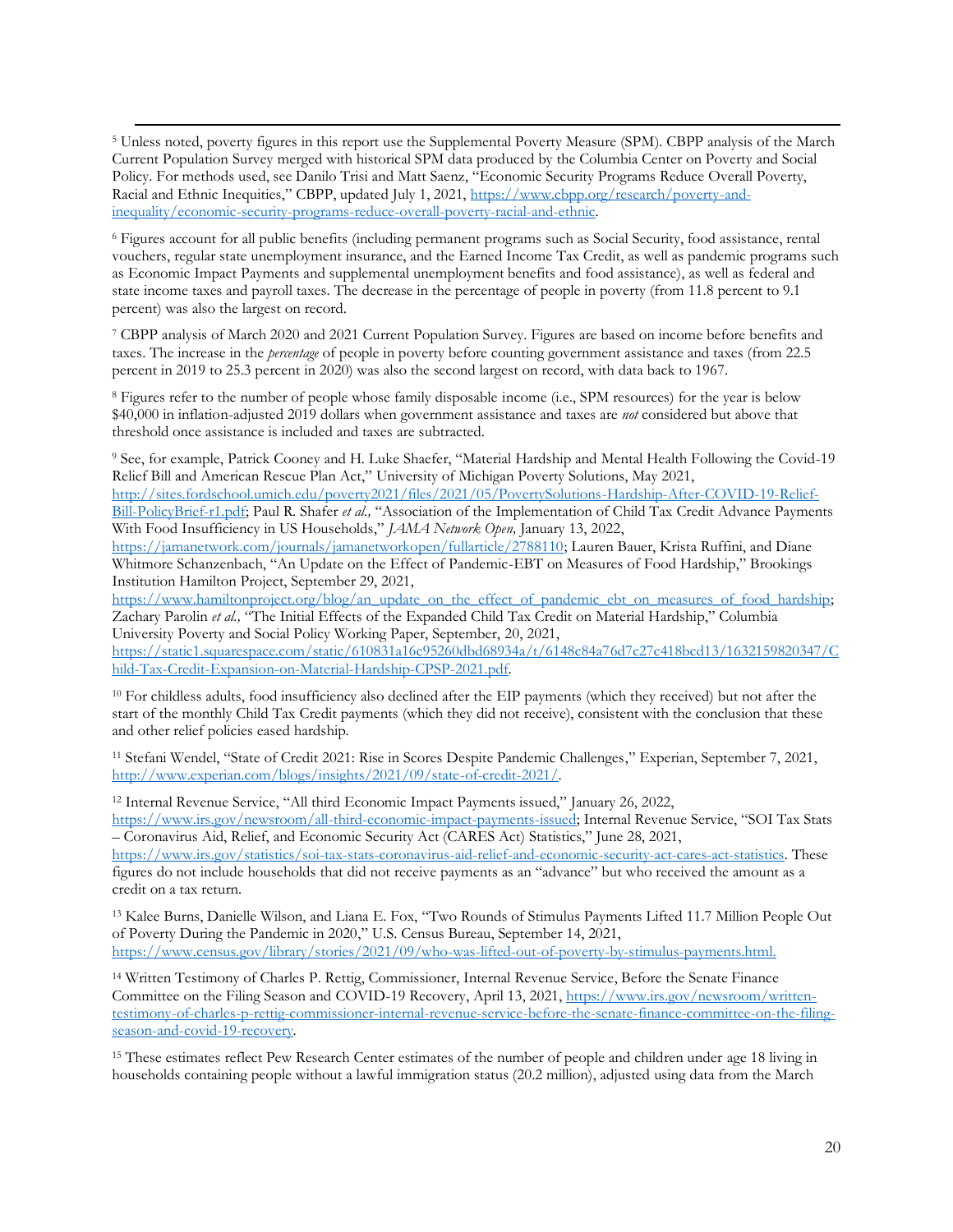2019 Current Population Survey to match EIP eligibility criteria. See Jeffrey S. Passel and D'Vera Cohn, "U.S. Unauthorized Immigrant Total Dips to Lowest Level in a Decade," Pew Research Center, November 27, 2018, [https://pewrsr.ch/3aNwutB.](https://pewrsr.ch/3aNwutB)

<sup>16</sup> Chuck Marr *et al.*, "Future Stimulus Should Include Immigrants and Dependents Previously Left Out, Mandate Automatic Payments," CBPP, May 6, 2020, [https://www.cbpp.org/research/economy/future-stimulus-should-include](https://www.cbpp.org/research/economy/future-stimulus-should-include-immigrants-and-dependents-previously-left-out)[immigrants-and-dependents-previously-left-out.](https://www.cbpp.org/research/economy/future-stimulus-should-include-immigrants-and-dependents-previously-left-out)

<sup>17</sup> U.S. Bureau of Economic Analysis, "Effects of Selected Federal Pandemic Response Programs on Personal Income, June 2020," July 31, 2020[, effects-of-selected-federal-pandemic-response-programs-on-personal-income-june-2020.pdf](https://www.bea.gov/system/files/2020-07/effects-of-selected-federal-pandemic-response-programs-on-personal-income-june-2020.pdf)  [\(bea.gov\).](https://www.bea.gov/system/files/2020-07/effects-of-selected-federal-pandemic-response-programs-on-personal-income-june-2020.pdf)

<sup>18</sup> U.S. Department of Labor, Office of Unemployment Insurance, [https://oui.doleta.gov/unemploy/claims\\_arch.asp.](https://oui.doleta.gov/unemploy/claims_arch.asp) 

<sup>19</sup> Andrew Stettner and Elizabeth Pancotti, "1 in 4 Workers Relied on Unemployment Aid During the Pandemic." Century Foundation, March 17, 2021, [https://tcf.org/content/commentary/1-in-4-workers-relied-on-unemployment](https://tcf.org/content/commentary/1-in-4-workers-relied-on-unemployment-aid-during-the-pandemic/?agreed=1)[aid-during-the-pandemic/?agreed=1.](https://tcf.org/content/commentary/1-in-4-workers-relied-on-unemployment-aid-during-the-pandemic/?agreed=1)

<sup>20</sup> Lei Fang, Jun Nie, and Zoe Xie, "The CARES Act Unemployment Insurance Program during the COVID-19 Pandemic," Federal Reserve Bank of Atlanta, December 2020, [https://www.atlantafed.org/-](https://www.atlantafed.org/-/media/documents/research/publications/policy-hub/2020/12/21/16-cares-act-unemployment-insurance-program-during-covid-19-pandemic.pdf) [/media/documents/research/publications/policy-hub/2020/12/21/16-cares-act-unemployment-insurance-program](https://www.atlantafed.org/-/media/documents/research/publications/policy-hub/2020/12/21/16-cares-act-unemployment-insurance-program-during-covid-19-pandemic.pdf)[during-covid-19-pandemic.pdf.](https://www.atlantafed.org/-/media/documents/research/publications/policy-hub/2020/12/21/16-cares-act-unemployment-insurance-program-during-covid-19-pandemic.pdf)

<sup>21</sup> CBPP analysis of March 2021 Current Population Survey data using the SPM. Findings are similar when using the official poverty measure. Unemployment insurance protected 4.7 million people from falling below the official poverty line, according to the Census Bureau. For data by race and ethnicity, see Frances Chen and Em Shrider, "Expanded Unemployment Insurance Benefits During Pandemic Lowered Poverty Rates Across All Racial Groups," U.S. Census Bureau, September 14, 2021[, https://www.census.gov/library/stories/2021/09/did-unemployment-insurance-lower](https://www.census.gov/library/stories/2021/09/did-unemployment-insurance-lower-official-poverty-rates-in-2020.html)[official-poverty-rates-in-2020.html.](https://www.census.gov/library/stories/2021/09/did-unemployment-insurance-lower-official-poverty-rates-in-2020.html)

<sup>22</sup> "The Effects of Pandemic-Related Legislation on Output," Congressional Budget Office, September 18, 2020, [https://www.cbo.gov/publication/56537.](https://www.cbo.gov/publication/56537)

<sup>23</sup> Diana Farrell *et al.*, "Consumption Effects of Unemployment Insurance during the Covid-19 Pandemic," IPMorgan Chase, July 2020[, https://www.jpmorganchase.com/institute/research/labor-markets/unemployment-insurance](https://www.jpmorganchase.com/institute/research/labor-markets/unemployment-insurance-covid19-pandemic)[covid19-pandemic.](https://www.jpmorganchase.com/institute/research/labor-markets/unemployment-insurance-covid19-pandemic) 

<sup>24</sup> Shawn Donnan, Reade Pickert, and Madeline Campbell, "Covid Unemployment Benefits Show How Broken U.S. System Is," Bloomberg, November 19, 2021, [https://www.bloomberg.com/graphics/2021-georgia-unemployment](https://www.bloomberg.com/graphics/2021-georgia-unemployment-bias/)[bias/.](https://www.bloomberg.com/graphics/2021-georgia-unemployment-bias/)

<sup>25</sup> Kyle Coombs *et al.,* "Early Withdrawal of Pandemic Unemployment Insurance: Effects on Earnings, Employment and Consumption, Harvard Business School Working Paper No. 22-046, August 2021, [https://www.hbs.edu/faculty/Pages/item.aspx?num=61668.](https://www.hbs.edu/faculty/Pages/item.aspx?num=61668)

<sup>26</sup> These larger credit amounts start to phase down to \$2,000 for families with incomes above \$112,500 for a head of household and \$150,000 for a married couple. The \$2,000 credit starts to phase down for families with incomes above \$200,000 for a head of household and \$400,000 for a married couple.

<sup>27</sup> Department of the Treasury, "By State: Advance Child Tax Credit Payments Distributed in December 2021," December 15, 2021[, https://home.treasury.gov/system/files/131/Advance-CTC-Payments-Disbursed-December-2021](https://home.treasury.gov/system/files/131/Advance-CTC-Payments-Disbursed-December-2021-by-State-12152021.pdf) [by-State-12152021.pdf](https://home.treasury.gov/system/files/131/Advance-CTC-Payments-Disbursed-December-2021-by-State-12152021.pdf) .

<sup>28</sup> Zachary Parolin, Sophie Collyer, and Megan A. Curran "Sixth Child Tax Credit Payment Kept 3.7 Million Children Out of Poverty in December," Columbia University Center on Poverty and Social Policy, Vol. 6, No. 1, January 18, 2022,

[https://static1.squarespace.com/static/5743308460b5e922a25a6dc7/t/61ea068f13dbfa56bfc9be17/1642727056209/M](https://static1.squarespace.com/static/5743308460b5e922a25a6dc7/t/61ea068f13dbfa56bfc9be17/1642727056209/Monthly-poverty-December-2021-CPSP.pdf) [onthly-poverty-December-2021-CPSP.pdf;](https://static1.squarespace.com/static/5743308460b5e922a25a6dc7/t/61ea068f13dbfa56bfc9be17/1642727056209/Monthly-poverty-December-2021-CPSP.pdf) Zachary Parolin *et al.*, "Absence of Monthly Child Tax Credit Leads to 3.7 Million More Children in Poverty in January 2022," Columbia University Center on Poverty and Social Policy, Vol. 6, No. 2, February 17, 2022,

[https://static1.squarespace.com/static/610831a16c95260dbd68934a/t/620ec869096c78179c7c4d3c/1645135978087/M](https://static1.squarespace.com/static/610831a16c95260dbd68934a/t/620ec869096c78179c7c4d3c/1645135978087/Monthly-poverty-January-CPSP-2022.pdf)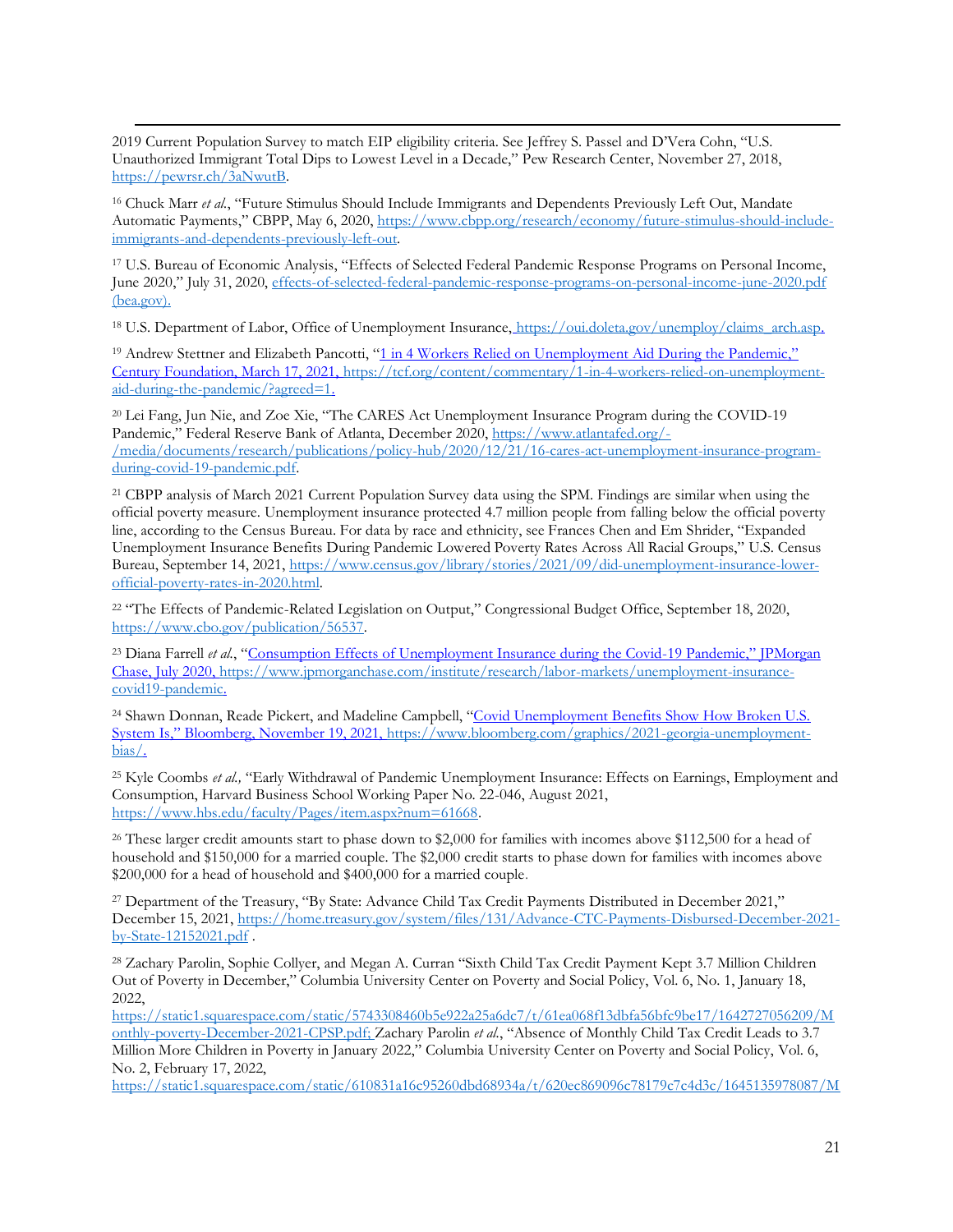[onthly-poverty-January-CPSP-2022.pdf.](https://static1.squarespace.com/static/610831a16c95260dbd68934a/t/620ec869096c78179c7c4d3c/1645135978087/Monthly-poverty-January-CPSP-2022.pdf) Note that monthly and annual poverty-reduction calculations differ. The estimated monthly poverty impact of the expanded Child Tax Credit, for instance, does not include the lump-sum payments received at tax time, so monthly poverty reductions understate the eventual full-year effect of the credit.

<sup>29</sup> Claire Zippel, "9 in 10 Families With Low Incomes Are Using Child Tax Credits to Pay for Necessities, Education," CBPP, October 21, 2021, [https://www.cbpp.org/blog/9-in-10-families-with-low-incomes-are-using-child-tax-credits-to](https://www.cbpp.org/blog/9-in-10-families-with-low-incomes-are-using-child-tax-credits-to-pay-for-necessities-education)[pay-for-necessities-education.](https://www.cbpp.org/blog/9-in-10-families-with-low-incomes-are-using-child-tax-credits-to-pay-for-necessities-education) 

<sup>30</sup> Megan A. Curran, "Research Roundup of the Expanded Child Tax Credit: The First 6 Months," Columbia University Center on Poverty and Social Policy, Vol. 5. No. 5, December 22, 2021, [https://static1.squarespace.com/static/610831a16c95260dbd68934a/t/61f946b1cb0bb75fd2ca03ad/1643726515657/C](https://static1.squarespace.com/static/610831a16c95260dbd68934a/t/61f946b1cb0bb75fd2ca03ad/1643726515657/Child-Tax-Credit-Research-Roundup-CPSP-2021.pdf) [hild-Tax-Credit-Research-Roundup-CPSP-2021.pdf](https://static1.squarespace.com/static/610831a16c95260dbd68934a/t/61f946b1cb0bb75fd2ca03ad/1643726515657/Child-Tax-Credit-Research-Roundup-CPSP-2021.pdf)

<sup>31</sup> Kris Cox *et al.,* "If Congress Fails to Act, Monthly Child Tax Credit Payments Will Stop, Child Poverty Reductions Will Be Lost," CBPP, updated December 3, 2021[, https://www.cbpp.org/research/federal-tax/if-congress-fails-to-act](https://www.cbpp.org/research/federal-tax/if-congress-fails-to-act-monthly-child-tax-credit-payments-will-stop-child)[monthly-child-tax-credit-payments-will-stop-child](https://www.cbpp.org/research/federal-tax/if-congress-fails-to-act-monthly-child-tax-credit-payments-will-stop-child)*.*

<sup>32</sup> National Academies of Science, Engineering, and Medicine, "A Roadmap to Reducing Child Poverty," 2019, [https://www.nap.edu/catalog/25246/a-roadmap-to-reducing-child-poverty.](https://www.nap.edu/catalog/25246/a-roadmap-to-reducing-child-poverty)

<sup>33</sup> See Arloc Sherman *et al*., "Recovery Proposals Adopt Proven Approaches to Reducing Poverty, Increasing Social Mobility," CBPP, August 5, 2021, [https://www.cbpp.org/research/poverty-and-inequality/recovery-proposals-adopt](https://www.cbpp.org/research/poverty-and-inequality/recovery-proposals-adopt-proven-approaches-to-reducing-poverty)[proven-approaches-to-reducing-poverty](https://www.cbpp.org/research/poverty-and-inequality/recovery-proposals-adopt-proven-approaches-to-reducing-poverty); Claire Zippel and Arloc Sherman, "Bolstering Family Income Is Essential to Helping Children Emerge Successfully From the Current Crisis," CBPP, updated February 25, 2021, [https://www.cbpp.org/research/poverty-and-inequality/bolstering-family-income-is-essential-to-helping-children](https://www.cbpp.org/research/poverty-and-inequality/bolstering-family-income-is-essential-to-helping-children-emerge)[emerge.](https://www.cbpp.org/research/poverty-and-inequality/bolstering-family-income-is-essential-to-helping-children-emerge)

<sup>34</sup> Jessica Banthin and John Holahan, "Making Sense of Competing Estimates: The COVID-19 Recession's Effects on Health Insurance Coverage," Urban Institute, August 2020, [https://www.urban.org/sites/default/files/publication/102777/making-sense-of-competing-estimates\\_1.pdf](https://www.urban.org/sites/default/files/publication/102777/making-sense-of-competing-estimates_1.pdf)

<sup>35</sup> Jared Ortaliza *et al.*, "How Does Cost Affect Access to Care?" Peterson-KFF Health Systems Tracker, January 14, 2022[, https://www.healthsystemtracker.org/chart-collection/cost-affect-access-care/.](https://www.healthsystemtracker.org/chart-collection/cost-affect-access-care/)

<sup>36</sup> Joel Ruhter *et al.*, "Tracking Health Insurance Coverage in 2020-2021," Office of the Assistant Secretary for Planning and Evaluation, U.S. Department of Health and Human Services, October 29, 2021, [https://aspe.hhs.gov/reports/tracking-health-insurance-coverage.](https://aspe.hhs.gov/reports/tracking-health-insurance-coverage)

<sup>37</sup> Medicaid.gov, "Monthly Medicaid & CHIP Application, Eligibility Determination, and Enrollment Reports & Data," [https://www.medicaid.gov/medicaid/national-medicaid-chip-program-information/medicaid-chip-enrollment](https://www.medicaid.gov/medicaid/national-medicaid-chip-program-information/medicaid-chip-enrollment-data/monthly-medicaid-chip-application-eligibility-determination-and-enrollment-reports-data/index.html)[data/monthly-medicaid-chip-application-eligibility-determination-and-enrollment-reports-data/index.html.](https://www.medicaid.gov/medicaid/national-medicaid-chip-program-information/medicaid-chip-enrollment-data/monthly-medicaid-chip-application-eligibility-determination-and-enrollment-reports-data/index.html) July 2021 data are preliminary.

<sup>38</sup> Gideon Lukens, "Medicaid Coverage Gap Affects Even Larger Group Over Time Than Estimates Indicate," CBPP, September 3, 2021, [https://www.cbpp.org/sites/default/files/9-3-21health.pdf.](https://www.cbpp.org/sites/default/files/9-3-21health.pdf) Black and Latino people are more likely to be enrolled in Medicaid largely because they are more likely to live in low-income families, a legacy of unequal opportunities due to racism and discrimination. It is uncertain why Latino people experience more frequent disruptions in Medicaid coverage, but reasons could include higher rates of income volatility or administrative obstacles to renewing coverage.

<sup>39</sup> D. Keith Branham *et al.,* "Access to Marketplace Plans with Low Premiums on the Federal Platform: Part II," Office of the Assistant Secretary for Planning and Evaluation, U.S. Department of Health and Human Services, April 1, 2021, [https://aspe.hhs.gov/reports/access-marketplace-plans-low-premiums-uninsured-american-rescue-plan.](https://aspe.hhs.gov/reports/access-marketplace-plans-low-premiums-uninsured-american-rescue-plan) Estimates are for uninsured non-elderly adults potentially eligible for marketplace coverage in Healthcare.gov states.

<sup>40</sup> Tara Straw, "Marketplace Poised for Further Gains as Open Enrollment Begins," CBPP, October 29, 2021, [https://www.cbpp.org/research/health/marketplaces-poised-for-further-gains-as-open-enrollment-begins.](https://www.cbpp.org/research/health/marketplaces-poised-for-further-gains-as-open-enrollment-begins)

<sup>41</sup> "Marketplace 2022 Open Enrollment Period Report: Final National Snapshot," Centers for Medicare & Medicaid Services (CMS), January 27, 2022[, https://www.cms.gov/newsroom/fact-sheets/marketplace-2022-open-enrollment](https://www.cms.gov/newsroom/fact-sheets/marketplace-2022-open-enrollment-period-report-final-national-snapshot)[period-report-final-national-snapshot;](https://www.cms.gov/newsroom/fact-sheets/marketplace-2022-open-enrollment-period-report-final-national-snapshot) Marketplace Open Enrollment Period Public Use Files, 2020 and 2021; "Biden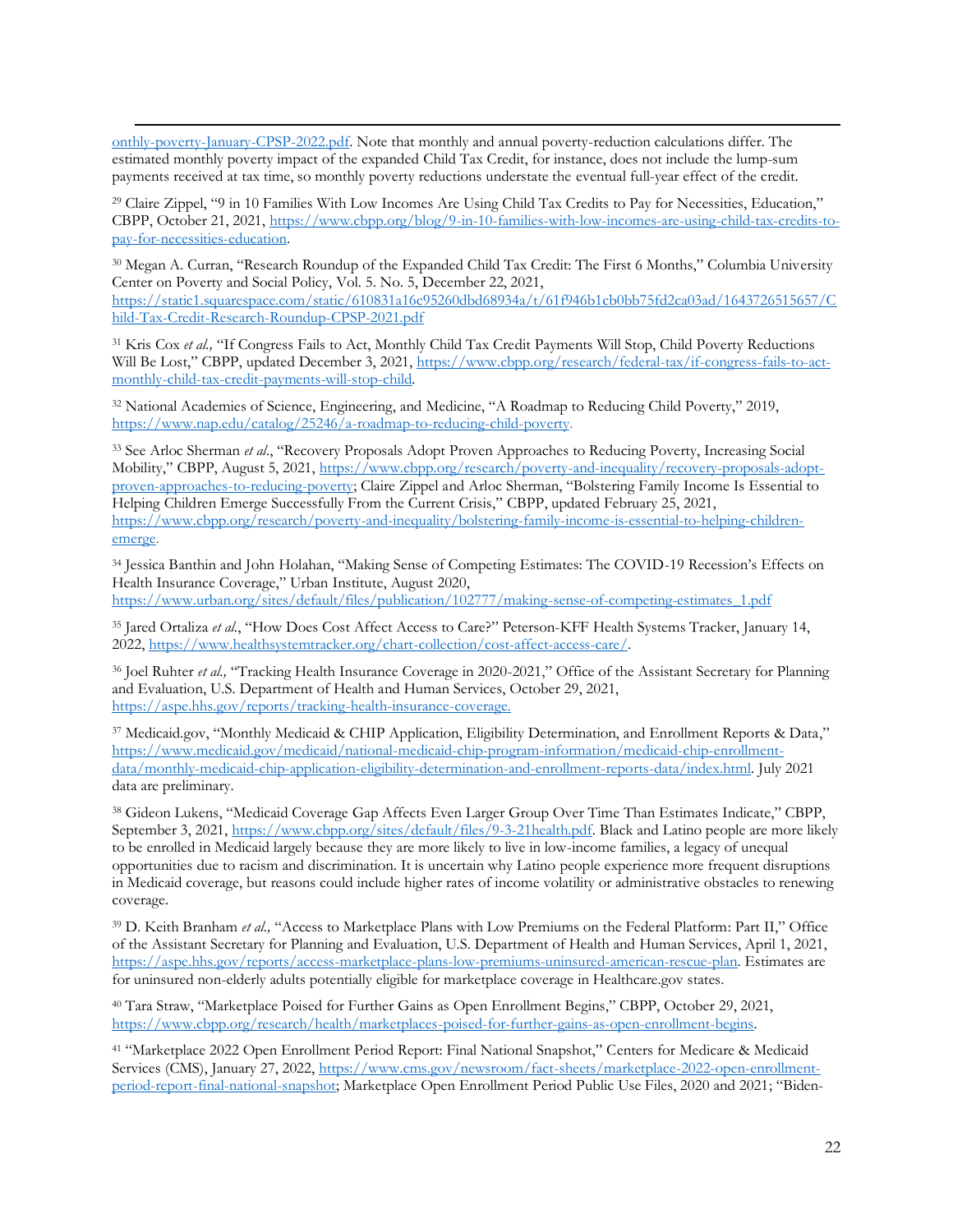Harris Administration Announces 14.5 Million Americans Signed Up for Affordable Health Care During Historic Open Enrollment Period," CMS, January 27, 2022, [https://www.cms.gov/newsroom/press-releases/biden-harris](https://www.cms.gov/newsroom/press-releases/biden-harris-administration-announces-145-million-americans-signed-affordable-health-care-during)[administration-announces-145-million-americans-signed-affordable-health-care-during.](https://www.cms.gov/newsroom/press-releases/biden-harris-administration-announces-145-million-americans-signed-affordable-health-care-during)

<sup>42</sup> Robin A. Cohen and Amy E. Cha, "Health Insurance Coverage: Early Release of Quarterly Estimates From the National Health Interview Survey, July 2020-September 2021," Centers for Disease Control and Prevention (CDC), January 2022, [https://www.cdc.gov/nchs/data/nhis/earlyrelease/Quarterly\\_Estimates\\_2021\\_Q13.pdf;](https://www.cdc.gov/nchs/data/nhis/earlyrelease/Quarterly_Estimates_2021_Q13.pdf) Robin A. Cohen *et al.,* "Health Insurance Coverage: Early Release of Estimates From the National Health Interview Survey, 2020," CDC, U.S. Department of Health and Human Services, August 2021, [https://www.cdc.gov/nchs/data/nhis/earlyrelease/insur202108-508.pdf.](https://www.cdc.gov/nchs/data/nhis/earlyrelease/insur202108-508.pdf)

<sup>43</sup> Joel Ruhter *et al.*, "Tracking Health Insurance Coverage in 2020-2021," Office of the Assistant Secretary for Planning and Evaluation, U.S. Department of Health and Human Services, October 29, 2021, <https://aspe.hhs.gov/reports/tracking-health-insurance-coverage>

<sup>44</sup> Jessica Schubel, "States Are Leveraging Medicaid to Respond to COVID-19," CBPP, updated September 2, 2020, [https://www.cbpp.org/research/health/states-are-leveraging-medicaid-to-respond-to-covid-19.](https://www.cbpp.org/research/health/states-are-leveraging-medicaid-to-respond-to-covid-19)

<sup>45</sup> Jennifer Sullivan, "States Are Using One-Time Funds to Improve Medicaid Home- and Community-Based Services, But Longer-Term Investments Are Needed," CBPP, September 23, 2021,

[https://www.cbpp.org/research/health/states-are-using-one-time-funds-to-improve-medicaid-home-and-community](https://www.cbpp.org/research/health/states-are-using-one-time-funds-to-improve-medicaid-home-and-community-based)[based.](https://www.cbpp.org/research/health/states-are-using-one-time-funds-to-improve-medicaid-home-and-community-based)

<sup>46</sup> Judith Solomon, "Medicaid Needs Direct Funding to Providers and More Federal Funds for States," CBPP, June 10, 2020[, https://www.cbpp.org/blog/medicaid-needs-direct-funding-to-providers-and-more-federal-funds-for-states.](https://www.cbpp.org/blog/medicaid-needs-direct-funding-to-providers-and-more-federal-funds-for-states)

<sup>47</sup> Sharon Parrott *et al*., "Immediate and Robust Policy Response Needed in Face of Grave Risks to the Economy," CBPP, March 19, 2020, [https://www.cbpp.org/research/economy/immediate-and-robust-policy-response-needed-in](https://www.cbpp.org/research/economy/immediate-and-robust-policy-response-needed-in-face-of-grave-risks-to-the-economy)[face-of-grave-risks-to-the-economy.](https://www.cbpp.org/research/economy/immediate-and-robust-policy-response-needed-in-face-of-grave-risks-to-the-economy)

<sup>48</sup> Government Accountability Office, "Continued Attention Needed to Enhance Federal Preparedness, Response, Service Delivery, and Program Integrity," July 2021, [https://www.gao.gov/assets/gao-21-551.pdf.](https://www.gao.gov/assets/gao-21-551.pdf)

<sup>49</sup> Stefan Pichler, Katherine Wen, and Nicholas R. Ziebarth*,* "COVID-19 Emergency Sick Leave has Helped Flatten the Curve in the United States," *Health Affairs,* Vol. 39, No. 12, October 15, 2020, [https://www.healthaffairs.org/doi/10.1377/hlthaff.2020.00863.](https://www.healthaffairs.org/doi/10.1377/hlthaff.2020.00863)

<sup>50</sup> Rachel Garg *et al.*, "A new normal for 2-1-1 food requests?" Washington University in St. Louis Health Communication Research Laboratory, June 15, 2020, [https://hcrl.wustl.edu/a-new-normal-for-2-1-1-food-requests/;](https://hcrl.wustl.edu/a-new-normal-for-2-1-1-food-requests/) Cindy Charles *et al.,* "Trends of top 3 food needs during COVID," Washington University in St. Louis Health Communication Research Laboratory, August 7, 2020, [https://hcrl.wustl.edu/trends-of-top-3-food-needs-during](https://hcrl.wustl.edu/trends-of-top-3-food-needs-during-covid/)[covid/.](https://hcrl.wustl.edu/trends-of-top-3-food-needs-during-covid/)

<sup>51</sup> Paul Morello, "The food bank response to COVID, by the numbers," Feeding America, March 12, 2021, [https://www.feedingamerica.org/hunger-blog/food-bank-response-covid-numbers.](https://www.feedingamerica.org/hunger-blog/food-bank-response-covid-numbers)

<sup>52</sup> According to annual food insecurity data from the December 2020 Food Security Supplement of the Current Population Survey (CPS-FSS), 10.5 percent of U.S. households were food insecure in 2020. While the overall prevalence of food insecurity was unchanged from 2019, it increased for households with children and Black households. The number of individuals in food-insecure households also increased by 3 million, from 35.2 million in 2019 to 38.3 million in 2020.

The CPS-FSS includes a measure of food insecurity, based on ten to 18 questions about conditions and behaviors related to difficulty meeting food needs. This measure is different from the food insufficiency measure in the Household Pulse Survey, which is based on a single question about the household having enough food to eat in the past seven days. While the food insecurity figures from the CPS-FSS appear to show lower rates of food hardship during 2020 than the Household Pulse Survey, more research is needed to assess the impact of differences in reference periods, mode of data collection, response rates, and other factors on reported food hardship. See Alisha Coleman-Jensen *et al.*, "Household Food Security in the United States in 2020," U.S. Department of Agriculture, September 2021, [https://www.ers.usda.gov/publications/pub-details/?pubid=102075.](https://www.ers.usda.gov/publications/pub-details/?pubid=102075)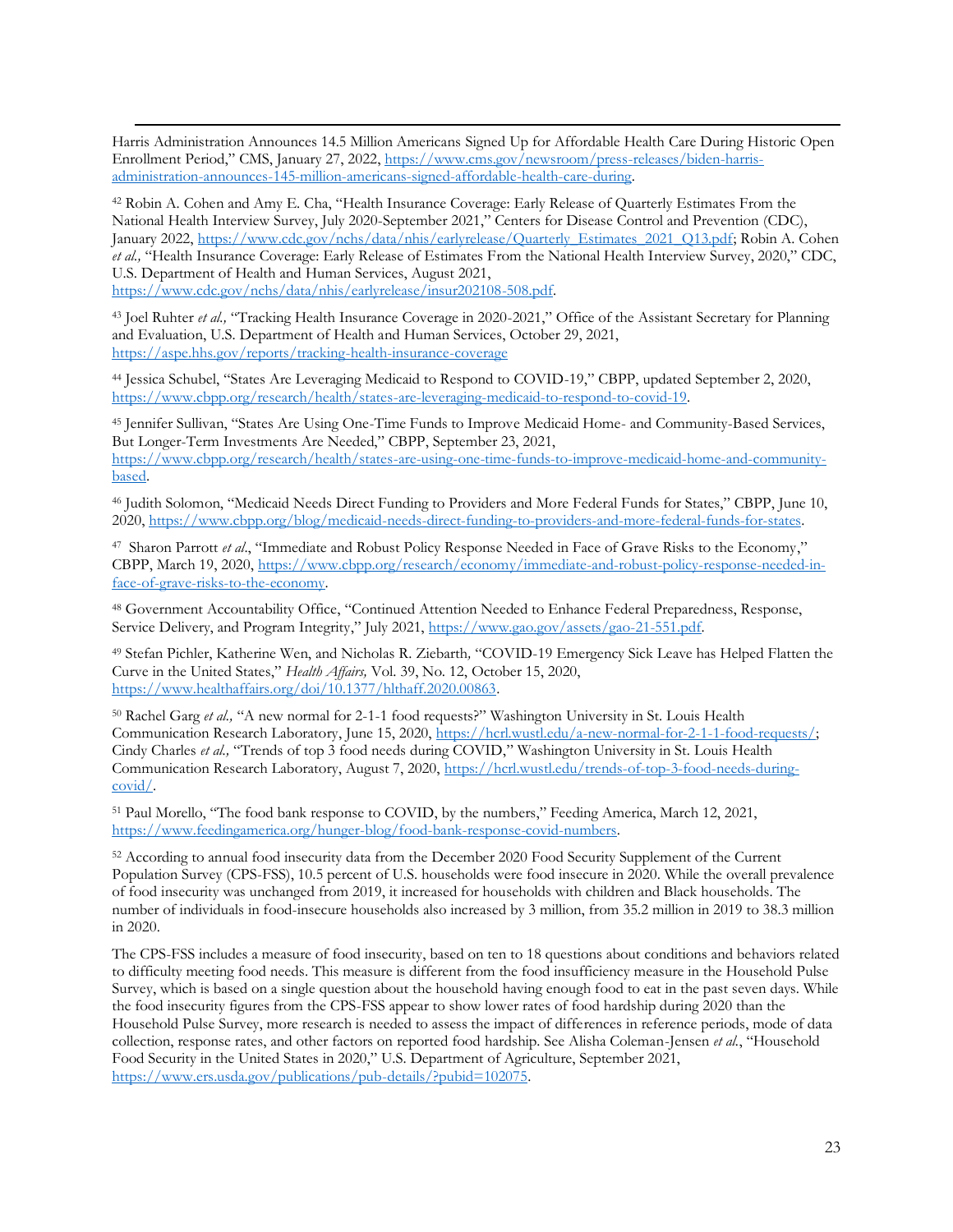<sup>53</sup> Through SNAP, all states have provided Emergency Allotments (EA), which Congress authorized in March 2020, and all but a handful of states continue to provide them. USDA may approve states to provide EAs for as long as the federal government has declared a public health emergency and the state has issued an emergency or disaster declaration. In states providing EAs, all households receive the maximum benefit for their household size; if the difference between the maximum benefit and the household's original benefit under the SNAP benefit formula is less than \$95, then the household's EA is increased so the total EA benefit is no lower than \$95. See USDA, "USDA Increases Emergency SNAP Benefits for 25 million Americans," April 1, 2021, [https://www.fns.usda.gov/news-item/usda-006421.](https://www.fns.usda.gov/news-item/usda-006421) Families First and the American Rescue Plan provided funding for additional commodity purchases for emergency food programs and increased funding for the nutrition assistance block grants in Puerto Rico, American Samoa, and the Northern Mariana Islands.

<sup>54</sup> For a description of the temporary flexibilities in SNAP, see CBPP, "States Are Using Much-Needed Temporary Flexibility in SNAP to Respond to COVID-19 Challenges," updated October 4, 2021, [https://www.cbpp.org/research/food-assistance/states-are-using-much-needed-temporary-flexibility-in-snap-to](https://www.cbpp.org/research/food-assistance/states-are-using-much-needed-temporary-flexibility-in-snap-to-respond-to)[respond-to.](https://www.cbpp.org/research/food-assistance/states-are-using-much-needed-temporary-flexibility-in-snap-to-respond-to)

<sup>55</sup> When the federal public health emergency ends, the temporary SNAP benefit increases will end, but due to a permanent change in the Thrifty Food Plan (TFP), SNAP benefits will remain higher than before the pandemic, averaging roughly \$170 per person per month. In August 2021, USDA announced a revision of the TFP, which raised maximum SNAP benefits by 21 percent compared to what they would have been beginning in October 2021 (and in future years). See "USDA Modernizes the Thrifty Food Plan, Updates SNAP Benefits," USDA, August 16, 2021, [https://www.fns.usda.gov/news-item/usda-0179.21;](https://www.fns.usda.gov/news-item/usda-0179.21) and Joseph Llobrera, Matt Saenz, and Lauren Hall, "USDA Announces Important SNAP Benefit Modernization," CBPP, August 26, 2021, [https://www.cbpp.org/research/food](https://www.cbpp.org/research/food-assistance/usda-announces-important-snap-benefit-modernization)[assistance/usda-announces-important-snap-benefit-modernization.](https://www.cbpp.org/research/food-assistance/usda-announces-important-snap-benefit-modernization)

<sup>56</sup> See Appendix A of Elaine Waxman *et al.,* "Documenting Pandemic EBT for the 2020-21 School Year," Urban Institute, October 26, 2021[, https://www.urban.org/research/publication/documenting-pandemic-ebt-2020-21-school](https://www.urban.org/research/publication/documenting-pandemic-ebt-2020-21-school-year/view/full_report)[year/view/full\\_report](https://www.urban.org/research/publication/documenting-pandemic-ebt-2020-21-school-year/view/full_report) for a timeline of when various aspects of the Pandemic-EBT program were adopted in federal law.

<sup>57</sup> Prior to the pandemic, children received \$9 per month and women received \$11 per month for fruit and vegetables. During the summer of 2021, the fruit and vegetable benefit was increased to \$35 per month for women and children for a four-month period. Since October 2021, children receive \$24 monthly, pregnant and postpartum individuals receive \$43 monthly, and breastfeeding individuals receive \$47 monthly. These increases are in effect through March 31, 2022, under P.L. 117-70.

<sup>58</sup> Lauren Bauer *et al.*, "An Update on the Effect of Pandemic EBT on Measures of Food Hardship," Brookings Institution Hamilton Project, September 29, 2021[, https://www.brookings.edu/research/an-update-on-the-effect-of](https://www.brookings.edu/research/an-update-on-the-effect-of-pandemic-ebt-on-measures-of-food-hardship/)[pandemic-ebt-on-measures-of-food-hardship/.](https://www.brookings.edu/research/an-update-on-the-effect-of-pandemic-ebt-on-measures-of-food-hardship/) As explained in the technical appendix, households were considered to have very low food security among children if they reported that the children sometimes or often did not eat enough in the last seven days because the household could not afford food. Households that experienced food insufficiency reported that they were sometimes or often not able to get enough to eat in the previous seven days.

<sup>59</sup> The U.S. Department of Housing and Urban Development's definition of "individual" refers to a person who is not part of a family with children during an episode of homelessness. Individuals may be homeless as single adults, unaccompanied youth, or in multiple-adult or multiple-child households.

<sup>60</sup> Meghan Henry *et al*., "The 2020 Annual Homeless Assessment Report (AHAR) to Congress, Part 1," Department of Housing and Urban Development, January 2021, [https://www.huduser.gov/portal/sites/default/files/pdf/2020-](https://www.huduser.gov/portal/sites/default/files/pdf/2020-AHAR-Part-1.pdf) [AHAR-Part-1.pdf.](https://www.huduser.gov/portal/sites/default/files/pdf/2020-AHAR-Part-1.pdf)

<sup>61</sup> Renter households with worst case housing needs are those with very low incomes (no more than 50 percent of the area median income) who receive no government housing assistance and pay more than half of their income for rent, live in severely inadequate conditions, or both.

<sup>62</sup> California Project Roomkey: [https://www.cdss.ca.gov/inforesources/cdss-programs/housing-programs/project](https://www.cdss.ca.gov/inforesources/cdss-programs/housing-programs/project-roomkey)[roomkey;](https://www.cdss.ca.gov/inforesources/cdss-programs/housing-programs/project-roomkey) Shelter Guidance: [https://files.hudexchange.info/resources/documents/Non-Congregate-Approaches-to-](https://files.hudexchange.info/resources/documents/Non-Congregate-Approaches-to-Sheltering-for-COVID-19-Homeless-Response.pdf)[Sheltering-for-COVID-19-Homeless-Response.pdf](https://files.hudexchange.info/resources/documents/Non-Congregate-Approaches-to-Sheltering-for-COVID-19-Homeless-Response.pdf) an[d https://www.hud.gov/sites/dfiles/CPD/documents/Model-](https://www.hud.gov/sites/dfiles/CPD/documents/Model-Transitions-Document_FINAL.pdf)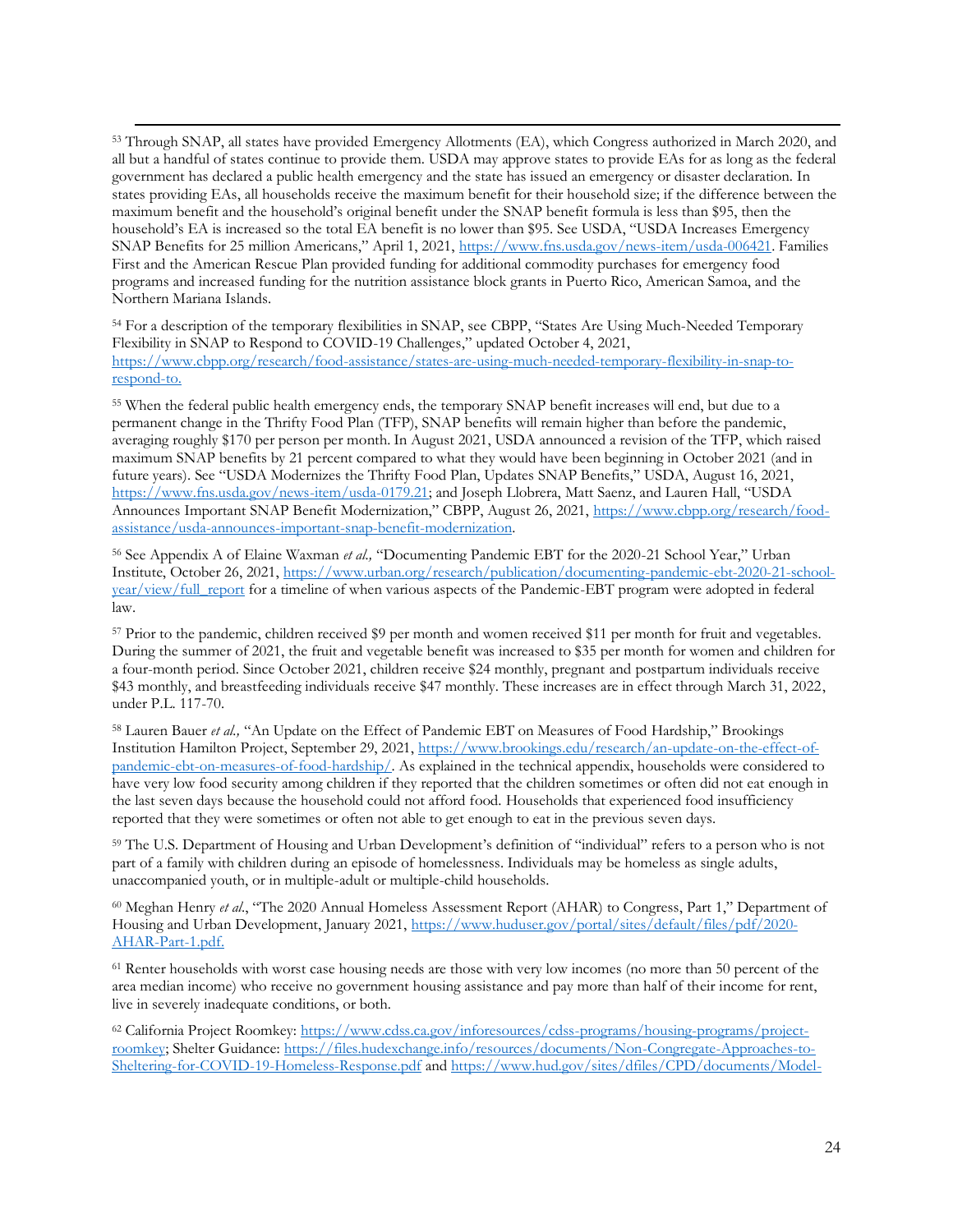[Transitions-Document\\_FINAL.pdf;](https://www.hud.gov/sites/dfiles/CPD/documents/Model-Transitions-Document_FINAL.pdf) King County: [https://kingcounty.gov/depts/health/covid-](https://kingcounty.gov/depts/health/covid-19/providers/~/media/depts/health/communicable-diseases/documents/C19/hch/shelter-in-place-guidance.ashx)[19/providers/~/media/depts/health/communicable-diseases/documents/C19/hch/shelter-in-place-guidance.ashx.](https://kingcounty.gov/depts/health/covid-19/providers/~/media/depts/health/communicable-diseases/documents/C19/hch/shelter-in-place-guidance.ashx)

<sup>63</sup> U.S. Department of the Treasury, "Emergency Rental Assistance Program," [https://home.treasury.gov/policy](https://home.treasury.gov/policy-issues/coronavirus/assistance-for-state-local-and-tribal-governments/emergency-rental-assistance-program)[issues/coronavirus/assistance-for-state-local-and-tribal-governments/emergency-rental-assistance-program.](https://home.treasury.gov/policy-issues/coronavirus/assistance-for-state-local-and-tribal-governments/emergency-rental-assistance-program)

<sup>64</sup> Jacob Haas *et al.,* "Preliminary Analysis: Eviction Filing Trends After the CDC Moratorium Expiration," Eviction Lab, December 9, 2021, [https://evictionlab.org/updates/research/eviction-filing-trends-after-cdc-moratorium/.](https://evictionlab.org/updates/research/eviction-filing-trends-after-cdc-moratorium/)

<sup>65</sup> Data posted as of January 16, 2022. [https://www.hud.gov/program\\_offices/public\\_indian\\_housing/ehv/dashboard.](https://www.hud.gov/program_offices/public_indian_housing/ehv/dashboard)

<sup>66</sup> CBPP analysis of Census' Household Pulse Survey public use file, data collected December 1-December 13, 2021.

 $67$  On December 27, 2020, when most of the funds were allocated, Congress extended the deadline, allowing states and populous cities and counties to use the funds to cover costs incurred through the end of 2021.

<sup>68</sup> Alan Berube, Christiana K. McFarland, and Teryn Zmuda, "How Communities Are Investing American Rescue Plan funds with the Local Government ARPA Investment Tracker," Brookings Institution, February 3, 2022, [https://www.brookings.edu/blog/the-avenue/2022/02/03/how-communities-are-investing-american-rescue-plan](https://www.brookings.edu/blog/the-avenue/2022/02/03/how-communities-are-investing-american-rescue-plan-funds-with-the-local-government-arpa-investment-tracker/)[funds-with-the-local-government-arpa-investment-tracker/.](https://www.brookings.edu/blog/the-avenue/2022/02/03/how-communities-are-investing-american-rescue-plan-funds-with-the-local-government-arpa-investment-tracker/)

<sup>69</sup> For a summary of state and local fiscal recovery funds (SLFRF) spending, see Ed Lazere, "How States Can Best Use Federal Fiscal Recovery Funds: Lessons From State Choices So Far," CBPP, November 29, 2021, [https://www.cbpp.org/research/state-budget-and-tax/how-states-can-best-use-federal-fiscal-recovery-funds-lessons](https://www.cbpp.org/research/state-budget-and-tax/how-states-can-best-use-federal-fiscal-recovery-funds-lessons-from)[from.](https://www.cbpp.org/research/state-budget-and-tax/how-states-can-best-use-federal-fiscal-recovery-funds-lessons-from)

 $70$  Court rulings have stopped this prohibition from having effect in some states.

<sup>71</sup> For example, the governors of Mississippi and West Virginia both announced their support for eliminating income taxes shortly after the November 2020 election, before the American Rescue Plan was adopted. And conservative policy makers in several states have called for income tax cuts for years, and in many cases have enacted them.

<sup>72</sup> In the aftermath of the Great Recession, Kansas, Maine, North Carolina, Ohio, and Wisconsin all enacted large income tax cuts, and several other states enacted income tax cuts that were smaller as a share of the revenues. In all, between 2008 and 2019, 18 states enacted personal income tax rate cuts and 17 states (plus Washington, D.C.) enacted corporate income tax rate cuts. See Michael Leachman and Michael Mazerov, "State Personal Income Tax Cuts: Still a Poor Strategy for Economic Growth," CBPP, May 14, 2015, [https://www.cbpp.org/research/state-budget-and](https://www.cbpp.org/research/state-budget-and-tax/state-personal-income-tax-cuts-still-a-poor-strategy-for-economic)[tax/state-personal-income-tax-cuts-still-a-poor-strategy-for-economic.](https://www.cbpp.org/research/state-budget-and-tax/state-personal-income-tax-cuts-still-a-poor-strategy-for-economic) See also Michael Leachman and Erica Williams, "States Can Learn From Great Recession, Adopt Forward-Looking, Antiracist Policies," CBPP, February 11, 2021, https://www.cbpp.org/sites/default/files/2-11-21sfp.pdf.

<sup>73</sup> City of Pittsburgh Recovery Plan, State and Local Fiscal Recovery Funds, 2021 Report, https://apps.pittsburghpa.gov/redtail/images/15563\_SLFRF-Recovery-Plan-Performance-Report\_8.31.2021.pdf.

<sup>74</sup> City of St. Louis, MO 2021 Recovery Plan, State and Local Fiscal Recovery Funds, 2021 Report, August 31, 2021, [https://home.treasury.gov/system/files/136/St.Louis\\_2021-Recovery-Plan\\_SLT-2835.pdf.](https://home.treasury.gov/system/files/136/St.Louis_2021-Recovery-Plan_SLT-2835.pdf) For a summary of the plans described in city and county SLFRF reports in August 2021, see the Brookings Institution, "Local Government ARPA Investment Tracker, February 3, 2022, [https://www.brookings.edu/interactives/arpa-investment-tracker/.](https://www.brookings.edu/interactives/arpa-investment-tracker/)

<sup>75</sup> See Joshua Marshall, "Tribal Nations More Vulnerable to COVID-19 Impacts, Need Additional Fiscal Aid," CBPP, August 5, 2020, [https://www.cbpp.org/blog/tribal-nations-more-vulnerable-to-covid-19-impacts-need-additional-fiscal](https://www.cbpp.org/blog/tribal-nations-more-vulnerable-to-covid-19-impacts-need-additional-fiscal-aid)[aid.](https://www.cbpp.org/blog/tribal-nations-more-vulnerable-to-covid-19-impacts-need-additional-fiscal-aid)

<sup>76</sup> The Navajo Nation, Office of the President and Vice President, "Initial Distribution of ARPA Fiscal Recovery Funds Allocated," press release issued October 13, 2021, [https://navajonationarpa.org/hidden/press-releases/53-for](https://navajonationarpa.org/hidden/press-releases/53-for-immediate-release-initial-distribution-of-arpa-fiscal-recovery-funds-allocated/file)[immediate-release-initial-distribution-of-arpa-fiscal-recovery-funds-allocated/file.](https://navajonationarpa.org/hidden/press-releases/53-for-immediate-release-initial-distribution-of-arpa-fiscal-recovery-funds-allocated/file)

<sup>77</sup> "Puerto Rico to Receive Massive \$2.47 Billion As Part of the American Rescue Plan 2021," El American, June 9, 2021, [https://elamerican.com/puerto-rico-receive-billion-rescue-plan/.](https://elamerican.com/puerto-rico-receive-billion-rescue-plan/) See also "Gobernador anuncia distribucion millonaria de fondos ARPA," La Fortaleza, August 3, 2021[, https://www.fortaleza.pr.gov/comunicados/gobernador-anuncia](https://www.fortaleza.pr.gov/comunicados/gobernador-anuncia-distribucion-millonaria-de-fondos-arpa)[distribucion-millonaria-de-fondos-arpa.](https://www.fortaleza.pr.gov/comunicados/gobernador-anuncia-distribucion-millonaria-de-fondos-arpa)